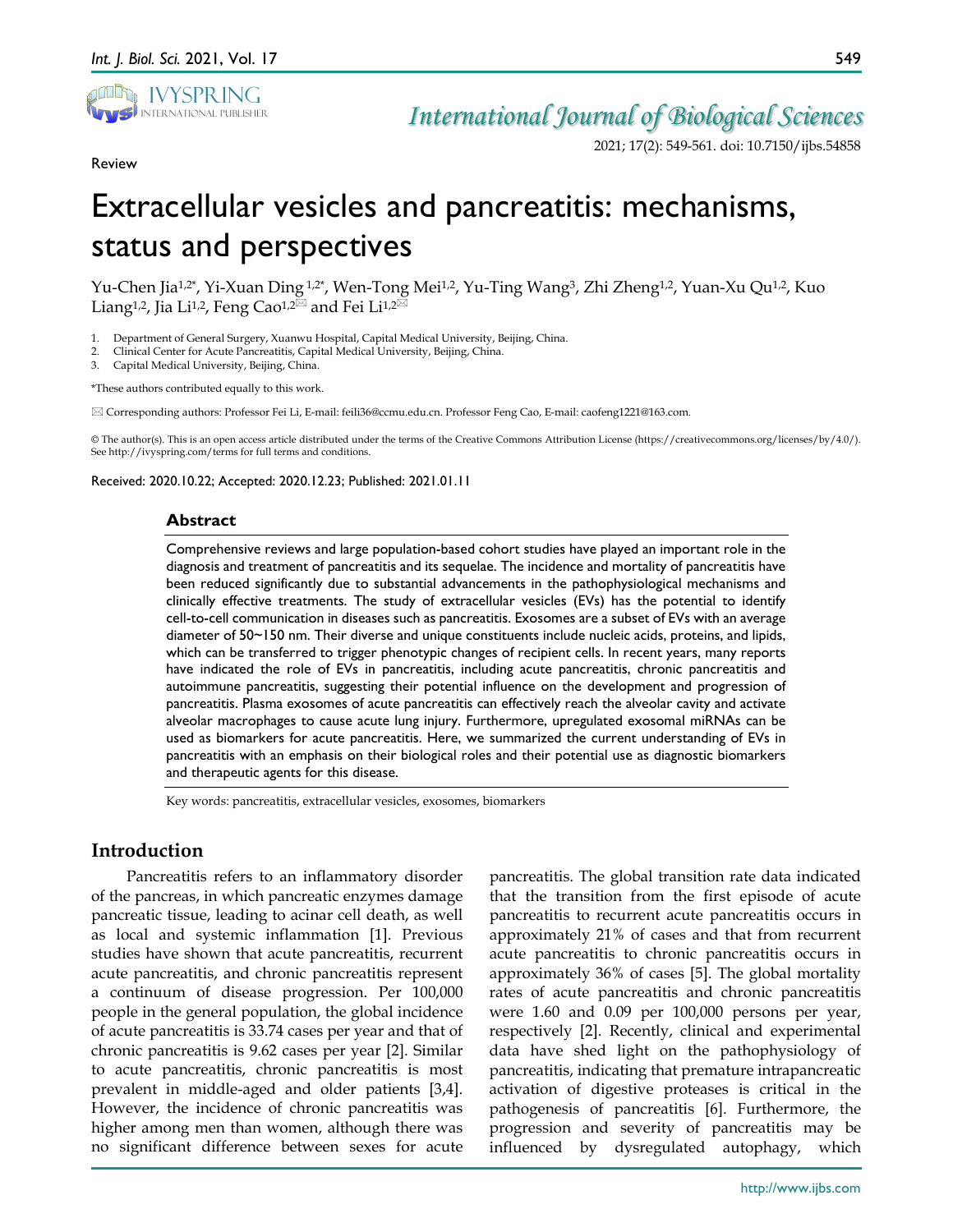promotes the inflammatory response in the pancreas, leading to local and systemic inflammatory responses and multiorgan failure [7]. Unfortunately, the sequelae and mortality of pancreatitis remain substantial. Concerted efforts by not only surgeons but also researchers should strive to reduce the incidence of pancreatitis and effectively improve the treatment of its sequelae [8-10].

EVs are cell-derived membranous structures that are present in biological fluids and are involved in physiological and pathological processes of inflammatory disease or cancer [11-15]. EVs were initially regarded as membrane debris with no biological function [16]. However, in 2007, exosomes were shown to transfer mRNAs and microRNAs to recipient cells, remained functional and changed the behavior of target cells [17]. EVs exert their effects on fundamental biological processes by directly merging with the recipient cell plasma membrane and delivering their contents, including transcription factors, oncogenes, microRNAs and mRNAs, into recipient cells [18-20]. In this manner, EVs participate in the pathophysiological process of disease, for example, stem cell therapy [21], tissue repair [22], immune surveillance [23], and tumor progression and metastasis [24,25]. In addition, several studies have reported the potential applications of EVs in the

diagnosis and treatment of disease based on their own characteristics.

Here, we report a comprehensive overview of the relationship between EVs and pancreatitis, with a special focus on their roles in pathogenesis and their potential clinical application as diagnostic biomarkers and therapeutic targets in pancreatitis. We also discuss the advantages and limitations among current studies and the need for further research. Finally, we discuss the prospects and applications of EVs in pancreatitis.

## **EVs: clinical applications**

EVs are regarded as a mechanism for intercellular communication, transferring proteins, lipids and genetic material between cells [26]. Based on the current knowledge of their biogenesis by transmission electron microscopy, NanoSight analysis and other biochemical means, EVs can be broadly divided into two main categories: exosomes and microvesicles (MVs) [27,28]. In addition, the pathophysiological roles of EVs are applied in the diagnosis of diseases including cancer and inflammatory diseases, especially in their potential treatments for therapeutic intervention [29,30].

|  |  |  |  | Table 1. The role of EVs in pancreatitis |
|--|--|--|--|------------------------------------------|
|--|--|--|--|------------------------------------------|

| Pancreatitis | Category     | Source of EVs                             | Related molecules                                                        | Effects                                                                                                                                                                                                                                                                                                | References |
|--------------|--------------|-------------------------------------------|--------------------------------------------------------------------------|--------------------------------------------------------------------------------------------------------------------------------------------------------------------------------------------------------------------------------------------------------------------------------------------------------|------------|
| AP           | Pathogenesis | Mice plasma                               | IL-1β, IL-6, CCL-2, MRC1,<br>CD36                                        | The increased plasma exosomes of acute pancreatitis effectively reach the<br>alveolar cavity and activate alveolar macrophages in AP.                                                                                                                                                                  | $[76]$     |
|              |              | PAAF                                      | Mice plasma, Mice miR-155, miR-122, miR-21,<br>TERRA, IL-1β, CCL2, CXCL1 | The liver could be the source of plasma exosomes that activate the<br>inflammatory response in the lung, rather than the pancreas, during AP.                                                                                                                                                          | $[77]$     |
|              |              | Mice plasma                               | $NLRP3, IL-1\beta$                                                       | Plasma exosomes triggered NOD-like receptor protein 3 (NLRP3)-dependent [83]<br>pyroptosis in alveolar macrophages, which induced AP-associated ALI.                                                                                                                                                   |            |
|              | Diagnosis    | AR42J cell                                | miRNAs                                                                   | Upregulated extracellular vesicle miRNAs in<br>TRAF6-TAB2-TAK1-NIK/IKK-NFKB pathway may be used as biomarkers for<br>AP.                                                                                                                                                                               | [89]       |
|              | Treatment    | <b>MSCs</b>                               | Klotho, IL-6, TNF-a, Bax, Bcl-2                                          | Exosomes derived from mesenchymal stem cells that overexpress Klotho<br>attenuated the severity of pancreatic inflammation in caerulein-stimulated<br>AR42J cells.                                                                                                                                     | $[101]$    |
|              |              | Mice plasma                               | $NLRP3, IL-1\beta$                                                       | Exosome-mediated NLRP3 pathway is a potential therapeutic target for the<br>treatment of ALI during AP.                                                                                                                                                                                                | [83]       |
| CP           | Pathogenesis | PSC                                       | CCN2,miR-21                                                              | CCN2 up-regulation in PSC is associated with increased expression of miR-21 [116]<br>which, in turn, is able to stimulate CCN2 expression further via a positive<br>feedback loop. Additionally miR-21 and CCN2 were identified in<br>PSC-derived exosomes which effected their delivery to other PSC. |            |
|              | Diagnosis    | Human plasma                              | miR-10b, miR-20a, miR-21,<br>miR-30c, miR-106b, miR-181a,<br>miR-let7a   | Clear differentiation between PDAC and CP.                                                                                                                                                                                                                                                             | [117]      |
|              |              | Human Pancreatic miR-21, miR-155<br>juice |                                                                          | Clear differentiation between PDAC and CP.                                                                                                                                                                                                                                                             | $[118]$    |
|              |              | Human serum                               | miR-125b, miR-148a                                                       | Clear differentiation between PDAC and CP.                                                                                                                                                                                                                                                             | [119]      |
|              |              | Human serum                               | miR-10b,miR-23b-3p                                                       | Clear differentiation between PC and CP.                                                                                                                                                                                                                                                               | [120, 121] |
|              |              | Human serum                               | <b>DNA</b>                                                               | Circulating exosomal KRAS and TP53 mutations can be used to distinguish<br>healthy subjects from those with PDAC and PC.                                                                                                                                                                               | $[122]$    |
|              |              | Human bile,<br>Human serum                | EVs' concentrations                                                      | Discriminate malignant from nonmalignant CBD stenoses.                                                                                                                                                                                                                                                 | $[123]$    |
|              | Treatment    | PSC                                       | CCN2, miR-21                                                             | Inhibiting exosome secretion and the expression of CNN2 and miR-21 may<br>reduce the inflammatory response caused by PSC activation in the<br>development of CP.                                                                                                                                       | [116]      |
| AIP          | Pathogenesis | Human serum                               | $miR-21$                                                                 | Diagnostic marker to distinguish AIP from healthy people.                                                                                                                                                                                                                                              | $[126]$    |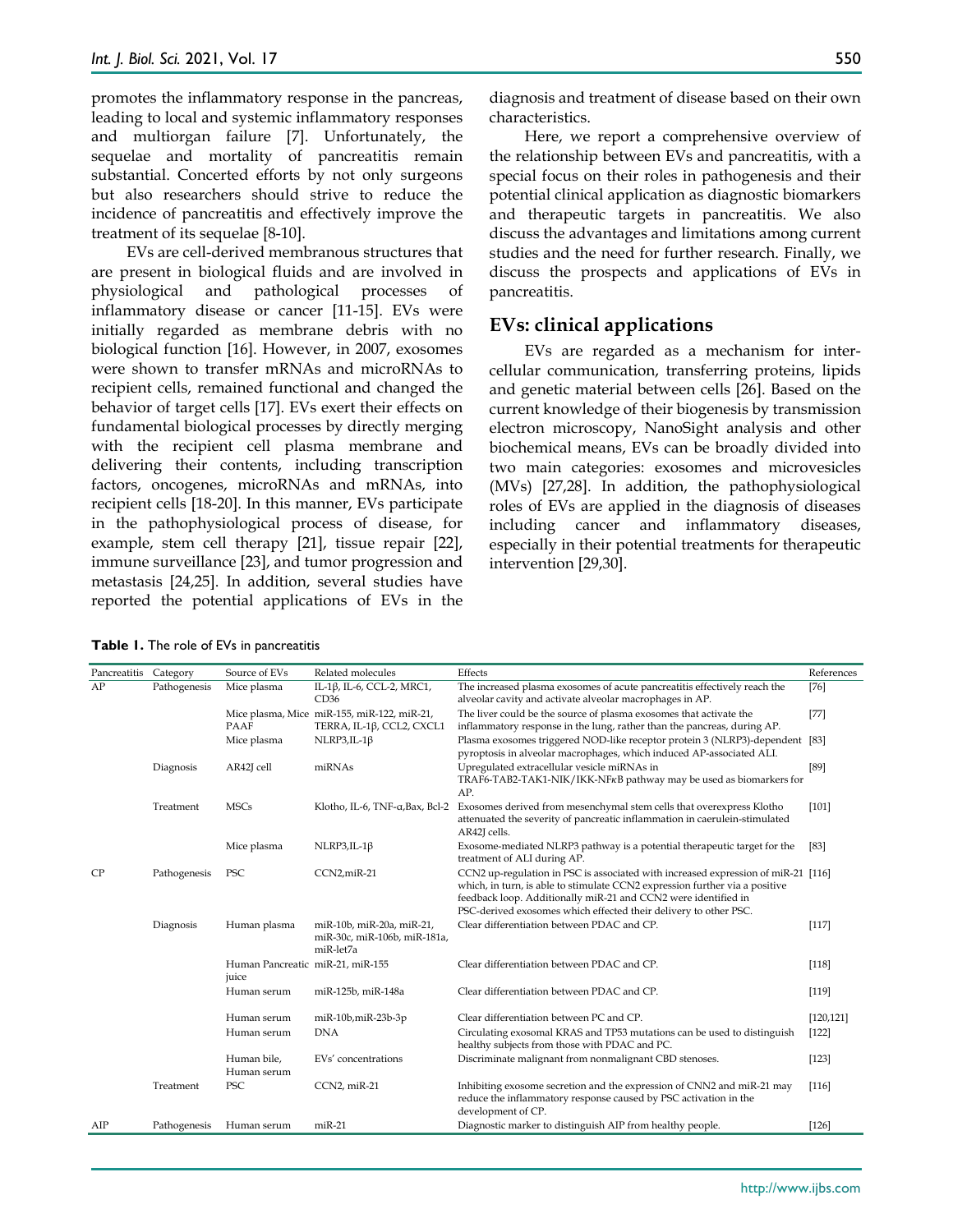#### **Diagnostic potential of EVs**

The biomedical applications of EVs take advantage of their contents in the diagnosis and treatment of disease. The characteristic properties of EVs involve delivering functional cargos to diseased cells or EVs derived from diseased cells can affect normal cells; furthermore, EVs remain ill-defined in terms of their biological characteristics and functions [31]. EVs contain a large number of extracellular and intracellular molecular components, which can be used as minimally invasive liquid biopsies for comprehensive, multiparameter disease diagnosis. EVs are diagnostic biomarkers for diseases include stroke [32], Alzheimer's disease [33], cardiovascular diseases [34] and cancer [35]. Exosomal miRNAs are the most widely used diagnostic biomarkers, especially in cancer [36]. Specific exosomal miRNAs may be diagnostic or prognostic markers in cancer. Furthermore, highly expressed oncogenic and tumorsuppressor miRNAs in exosomes may provide high diagnostic value due to their differential expression between cancer cells and normal cells, especially in the early diagnosis of diseases [37]. Similarly, exosomal proteins also have diagnostic potential for diseases. Several studies have reported the utility of glypican-1 (GPC1)-positive exosomes in the diagnosis of pancreatic cancer [38-40]. GPC1 is specifically enriched in pancreatic patient serum-derived exosomes, distinguishing chronic patients and healthy people from patients with early- or late-stage pancreatic cancer. Thus, the multicomponent and combinatorial nature of exosomal proteins and miRNAs could potentially enhance the specificity and sensitivity of cancer diagnosis and prognostic evaluation. Therefore, EVs can be used as biomarkers for disease diagnosis because disease-generating exosomes can reflect disease-specific changes.

#### **Therapeutic potential of EVs**

According to the characteristics of EVs that can contain DNA, RNA and proteins, exosomes by themselves or as vehicles for drug delivery have therapeutic potential in diseases [41-43]. Exosomes, as natural endogenous drugs, have obvious advantages in delivering functional cargo to cells. Compared with liposomes, exosomes are widely distributed in body fluids with low immunogenicity and minimal immune clearance. Furthermore, their phospholipid bilayer effectively protects the loaded drugs, making them stable in the blood [44]. Several studies reported that exosomes from mesenchymal stem cells (MSCs) or dendritic cells inhibit disease progression by transporting siRNAs [45], miRNAs [46,47], and chemotherapy drugs [48-50]. In addition, ligandmodified exosomes may be used to enhance their targeting ability to specific cell types [51,52]. For example, previous studies reported that the integrinspecific recognition peptide RGD was applied for exosome membrane modification to enhance the exosome targeting capability [53]. Tian et al. reported that exosomes derived from immature dendritic cells deliver doxorubicin to human breast cancer cells, inhibiting tumor progression without obvious toxicity [54]. Together, these clinical and experimental data contribute to the development of exosomes as therapeutic vesicles.

## **EVs and AP**

## **EVs in the pathogenesis of AP**

Previous studies have reported that the pathogenesis of acute pancreatitis includes calcium signaling [55], premature trypsinogen activation [56], autophagy [57], endoplasmic reticulum stress, the unfolded protein response [58], intraductal fluid stasis [59], immune system [60], genetic mutations [61], unsaturated fatty acids [62] and mesenteric lymph [63], which mainly lead to trypsinogen activation and injury of acinar cells. The most common and earliest organ dysfunction of AP-associated complications is acute lung injury (ALI), accounting for approximately 10-25% of the incidence and 60% of the mortality [63-65]. Underlying mechanisms of AP-associated ALI are complex and poorly understood, although recent perspectives have indicated that pancreatic phospholipase A2, proinflammatory cytokines, neutrophil sequestration and bacterial translocation are involved in the mechanisms of AP and ALI [66-68].

In recent years, the role of exosomes has been gradually clarified in the pathogenesis and treatment of inflammatory diseases, especially in AP [69-75]. Bonjoch et al. illustrated that the increased plasma exosomes of acute pancreatitis effectively reach the alveolar cavity and activate alveolar macrophages in an experimental rat model of taurocholate-induced acute pancreatitis [76]. Moreover, *in vitro* experiments showed that plasma exosomes activate alveolar macrophages from the M2 phenotype to a proinflammatory M1 phenotype, concurrent with significantly increased expression of the M1 marker cytokines IL-1β and IL-6 and the chemokine CCL-2 and decreased expression of the M2 markers MRC1 and CD36. In addition, mass spectrometry-driven proteomic analysis of plasma exosomes indicated that the 33 significantly differentially expressed proteins were mainly derived from liver and immune cells; however, the expression of protein derived from the pancreas was downregulated. Thus, proteomic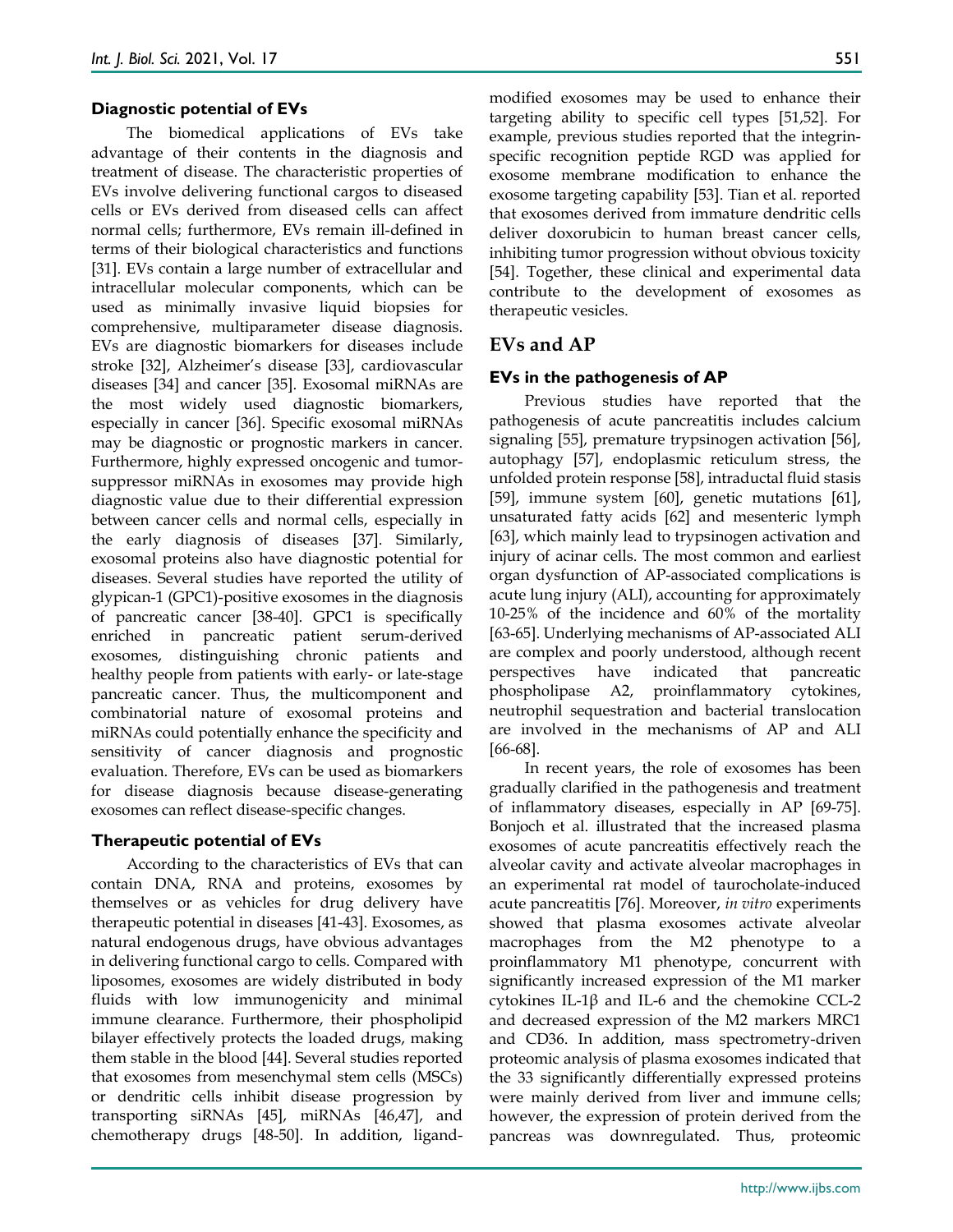analysis suggested that the most likely origin of plasma exosomes could be the liver instead of the pancreas. Tracking analysis and histological analysis revealed that the liver retains almost 75% of exosomes from pancreatitis-associated ascitic fluid (PAAF). Furthermore, exosomes filtered by the liver changed not only in number but also in protein content. These results indicated that the liver could be generating and releasing new exosomes during AP, which could reach the alveoli and activate alveolar macrophages to a proinflammatory phenotype (Figure 1).

Jiménez-Alesanco et al. performed further experiments to show that the liver could be the source of plasma exosomes that activate the inflammatory response in the lung, rather than the pancreas, during AP [77]. These researchers provided evidence that plasma exosomes and PAAF exosomes differ in microRNA (miRNA) content, protein, distribution and physiological effects. Exosomal miRNA analysis revealed that plasma exosomes contained high expression of miR-155 and low expression of miR-122 and miR-21; however, the expression of these miRNAs in PAAF exosomes was similar to that in the control group. Previous studies have shown that miR-155 has a proinflammatory role that can promote M1 polarization of macrophages [78]. In contrast, miR-122, which is mainly produced by the liver, plays an anti-inflammatory role [79,80]. Therefore, the results suggested that proinflammatory miR-155 expression was significantly upregulated, concurrent with a significant decrease in anti-inflammatory miR-21 and miR-122 expression in plasma exosomes, which could play a proinflammatory response by activating macrophages and promoting the release of inflammatory cytokines. Moreover, proteomic analysis revealed that the proteins of plasma exosomes were mainly from the liver; however, only two specific pancreatic proteins were detected. PAAF exosomes contained high levels of pancreatic enzymes, which confirmed their pancreatic origin. However, histones and ribosomal proteins were more enriched in PAAF exosomes but not in plasma exosomes. Furthermore, histone proteins produce telomeric repeat-containing RNA (TERRA) by regulating noncoding RNA transcripts, which are carried by exosomes from damaged cells to induce an inflammatory response [81,82]. They also evaluated the different effects of plasma exosomes and PAAF exosomes on alveolar macrophages. The results showed that plasma exosomes significantly increased the expression of the inflammatory cytokine IL-1β and chemokines CCL2 and CXCL1 in alveolar macrophages; however, the increase in inflammatory factors was not statistically significant in PAAF exosomes compared with that in the control group. The results indicated that these highly expressed miRNAs and proteins could be targeted for designed therapeutic drugs for the treatment of AP (Figure 2).



**Figure 1.** The role of extracellular vesicles in the mechanism of AP-related alveolar macrophage activation. The figure shows that *in vitro* experiments (left) revealed that part of the PAAF exosomes released from the pancreas during AP entered the liver directly through the portal system, and most of them were retained in liver tissue. During AP, the formation of new circulating exosomes from the liver reached the alveoli and activated the alveolar macrophages from the M2 phenotype to the pro-inflammatory M1 phenotype, leading to significantly increased expression of cytokines IL-1, IL-6 and chemokine CCL2, while the expression of MRC1 and CD36 was decreased. *In vivo* experiments (right) showed that plasma exosomes from AP promoted the activation of alveolar macrophages from the M2 phenotype to the pro-inflammatory M1 phenotype, and resulted in significantly increased expression of the inflammatory cytokines IL-1 and the chemokine CCL2 in alveolar macrophages.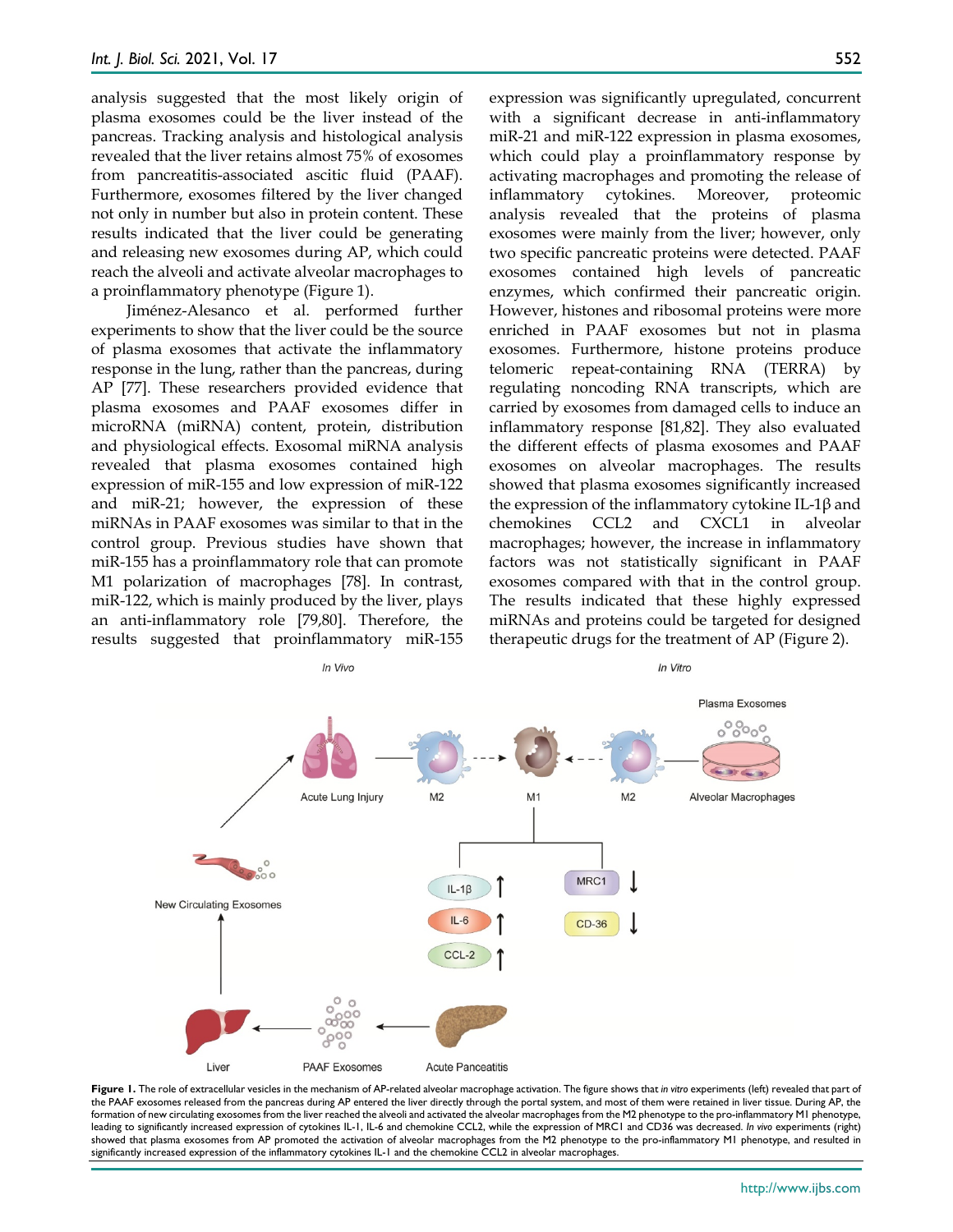

**Figure 2.** The expression of pro-inflammatory miR-155 in plasma exosomes produced during AP was significantly increased, while the expressions of anti-inflammatory miR-122 and miR-21 were decreased. The arrival of plasma exosomes to the alveoli and by activating alveolar macrophages leads to increased expression of the inflammatory cytokines IL-1 and the chemokines CCL2 and CXCL1, thus exacerbating AP-related lung injury. In addition, PAAF exosomes produced during AP contain more histones, which induce inflammation by regulating the transcription of non-coding RNA to produce TERRA.



**Figure 3.** AP-generated plasma exosomes activate NLRP3 inflammasomes in alveolar macrophages and induce NLRP3-dependent pyroptosis, leading to apoptosis in alveolar macrophages and increased expression of the inflammatory cytokine IL-1.

In another mechanistic study of pancreatitisassociated ALI, Wu et al. indicated that plasma exosomes triggered NOD-like receptor protein 3 (NLRP3)-dependent pyroptosis in alveolar macrophages, which induced AP-associated ALI [83] (Figure 3). The present work revealed that plasma exosomes stimulated alveolar macrophages to activate the NLRP3 inflammasome, released IL-1β and induced pyroptosis, suggesting that the plasma exosome-mediated NLRP3 pathway is a potential therapeutic target for the treatment of ALI during AP (Figure 3).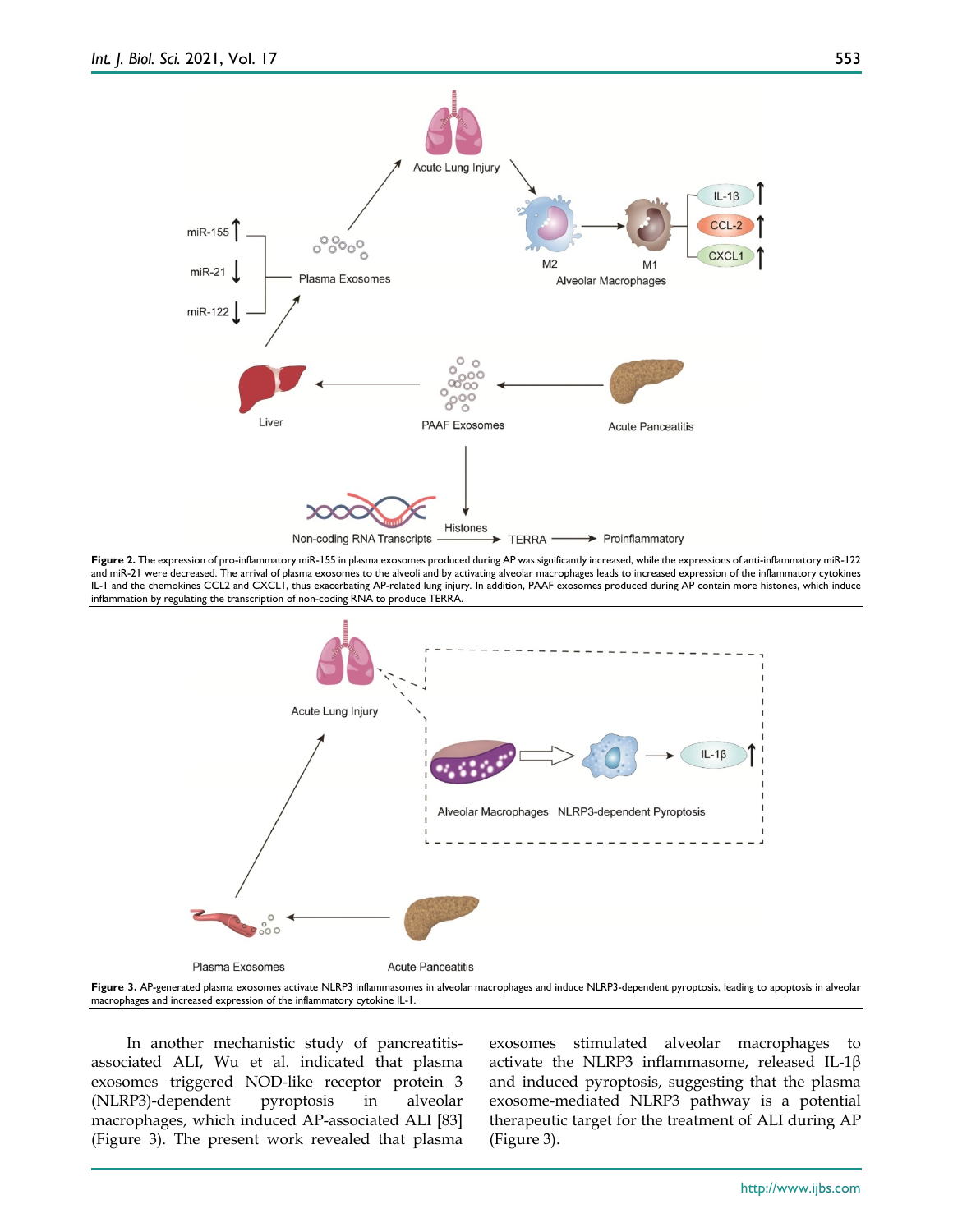#### **EVs in the diagnosis of AP**

There are many studies on exosomal miRNAs as a diagnostic marker of inflammatory disease, including alcoholic hepatitis [84], inflammatory liver diseases [85], diabetes mellitus [86], liver disease [87], and Parkinson's disease [88]. However, there are only a few studies on exosomal miRNAs as diagnostic biomarkers for AP [89]. Zhao et al. indicated that 115 differentially expressed exosomal miRNAs of the pancreatic acinar cell line AR42J were identified by a miRNA microarray. Among the differentially expressed miRNAs, 30 were upregulated and 85 were downregulated. Therefore, these 30 upregulated miRNAs may be used as biomarkers for AP. However, the results of this study are only derived from *in vitro* experiments and have not been verified by *in vivo* experiments and human samples. It is not yet known whether there are any types of interference, such as differential expression and exosome rupture. Furthermore, target genes of the identified miRNAs were predicted using TargetScan and analyzed by KEGG pathway analysis. The pathways included cell adhesion molecules (CAMs), glycerophospholipid metabolism, the Wnt signaling pathway, the MAPK signaling pathway and the Hedgehog signaling pathway. After further analysis and verification, the target genes regulated macrophage and NFκB activation through the TRAF6-TAB2-TAK1-NIK/IKK-NFκB pathway, which

554

is one of the MAPK signaling pathways. Therefore, the present study provides new ways to alleviate pancreatitis-associated macrophage activation and potential diagnostic exosomal biomarkers for AP.

#### **EVs in the treatment of AP**

Previous studies have shown that exosomes derived from mesenchymal stem cells (MSCs) can be used to reduce inflammatory responses and treat inflammatory diseases [90-100]. Therefore, MSCderived exosomes have potential clinical value in the treatment of inflammatory diseases, especially pancreatitis. Wang et al. reported that exosomes derived from mesenchymal stem cells that overexpress Klotho attenuated the severity of pancreatic inflammation in caerulein-stimulated AR42J cells [101]. Klotho, which is expressed in pancreases, is essential for digestive enzyme secretion from pancreatic acinar cells [102]. In this study, exosomes derived from MSCs that overexpressed Klotho (MSCs-exo Klotho) decreased the expression of IL-6 and TNF-α compared to that of the control group. Furthermore, the expression of Bax and NF-kB in nucleoproteins was significantly downregulated in the MSC-exo Klotho group, concurrent with a significant increase in the expression of Bcl-2 and NF-kB in plasma proteins. In conclusion, these results showed that MSC-exo Klotho alleviated inflammation and apoptosis in AP and that Klotho could be a potential targeted therapy for clinical treatment in AP



Figure 4. Overexpression of Klotho protein in exosomes from genetically engineered mesenchymal stem cells can reduce [112-115]. Activated PSCs are the inflammatory response of pancreatic acinar cells (AR42J cells) in the model of acute pancreatitis induced by caerulein.

(Figure 4).

#### **EVs and CP**

#### **EVs in the pathogenesis of CP**

Chronic pancreatitis is a chronic inflammatory disease that is characterized by fibrosis and inflammation of the pancreas, with genetic, environmental, and other risk factors [103-107]. The pathophysiological processes of CP mainly involve acinar cell injury [108,109], inflammation [110] and fibrosis by activated pancreatic stellate cells [111]. Studies have shown that activated pancreatic stellate cells (PSCs) are considered a promoter of pancreatic fibrosis, which is a crucial hallmark of CP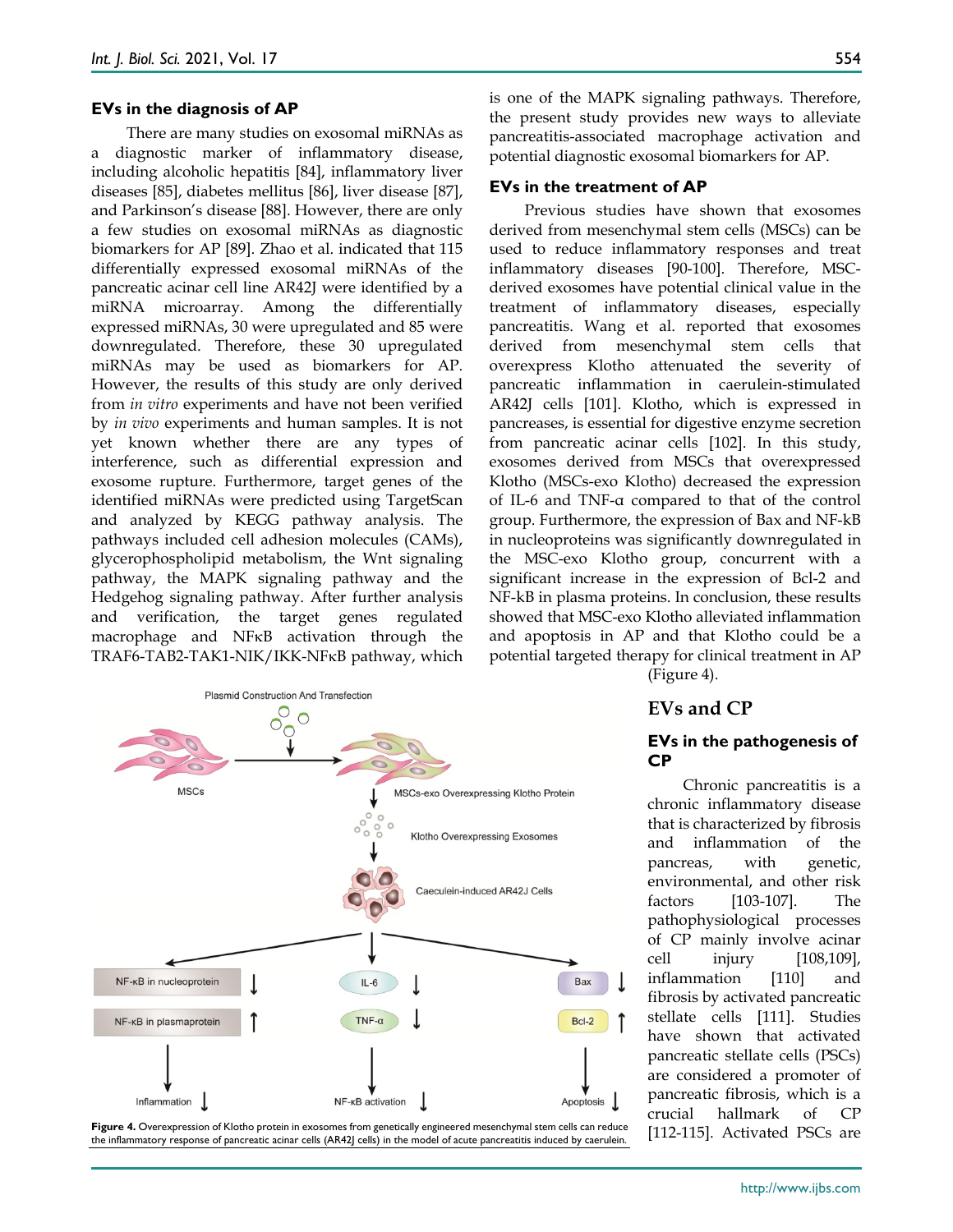the main producers of connective tissue growth factor (CCN2), which plays an important role in driving fibrogenic pathways to stimulate extracellular matrix collagen production. Charrier et al. found that the expression of CCN2 and miR-21 is upregulated in PSCs [116]. CCN2 not only drives collagen expression but also stimulates the expression of miR-21, which can itself increase CCN2 expression. Thus, upregulated CCN2 and miR-21 are components of a positive feedback loop that may be a mechanism for enhanced collagen production in CP. Additionally; the study indicated that the exosomes derived from activated PSCs contain CCN2 and miR-21, which can be shuttled to activate normal PSCs. Therefore, inhibiting exosome secretion and the expression of CNN2 and miR-21 can reduce the inflammatory response caused by PSC activation in the development of CP (Figure 5).



**Figure 5.** Role of extracellular vesicles in CP - associated pancreatic fibrosis. The figure shows that in activated PSC in alcoholic chronic pancreatitis, up-regulated CCN2 and miR-21 constitute a positive feedback pathway that promotes collagen α1 production. In addition, exosomes produced by activated PSCs contained CCN2 and miR-21, and these exosomes could activate more PSCs and produce more exosomes and collagen α1.

#### **EVs in the diagnosis of CP**

In the diagnosis of chronic pancreatitis, effective diagnostic biomarkers are still lacking.

At present, no study has indicated that exosomes can be used as diagnostic biomarkers to distinguish chronic pancreatitis from normal conditions. Pancreatic ductal adenocarcinoma (PDAC) is sometimes difficult to distinguish from chronic pancreatitis in the early clinical diagnosis. Furthermore, CP may be misdiagnosed as PDAC,

leading to unnecessary pancreatic resection. Therefore, accurate early diagnosis and clear differentiation between PDAC and CP are crucial for patients [104,106].

In addition, several studies have shown that exosomal miRNAs can distinguish patients with chronic pancreatitis from those with PDAC. Lai et al. [117] found that high expression of exosomal miR-10b, miR-20a, miR-21, miR-30c, miR-106b and miR-181a and low expression of exosomal miR-let7a can effectively differentiate patients with PDAC from those with CP. Moreover, after resection, the high expression of exosomal miR-10b, miR-20a, miR-21, miR-30c, and miR-106b decreased to normal values. Nakamura et al. [118] reported that they used exosomal miRNAs from pancreatic juice to distinguish patients with PDAC from those with CP. Quantitative real-time reverse transcription polymerase chain reaction (qRT-PCR) showed that the expression levels of exosomal miR-21 and miR-155 were significantly higher in the PDAC patients than in the CP patients. However, there were no significant differences observed in the expression levels of free miR-21 and free miR-155 in PDAC and CP patients. Furthermore, the AUC values of exosomal miR-21 and miR-155 levels were significantly higher than those for the serum CA19-9 levels. Therefore, exosomal miRNAs may be useful and stable biomarkers for distinguishing patients with chronic pancreatitis from those with PDAC.

Reese et al. used qRT-PCR to show that the expression of miR-200b and miR-200c was significantly downregulated in serum exosomes of PDAC patients compared to healthy controls (HCs) and patients with CP. Moreover, the expression of exosomal miR-125b was significantly upregulated in patients with CP compared to those with HC, and the expression of exosomal miR-148a was significantly upregulated in patients with CP compared to PDAC patients [119]. Therefore, exosomal miR-125b and miR-148a can be used as specific diagnostic biomarkers to distinguish CP patients from patients with HC and PDAC, respectively. Similarly, other studies have shown that exosomal miR-10b and miR‑ 23b‑3p can also distinguish CP from PDAC [120,121].

Furthermore, several studies have shown that exosomal DNA can distinguish patients with chronic pancreatitis from those with PDAC. Yang et al. [122] indicated that circulating exosomal double stranded genomic DNA derived from PDAC patients enabled the detection of prevalent KRAS and TP53 mutations. Digital PCR of exosomal DNA identified KRAS mutations in 29 of 48 (39.6%) cases and TP53 mutations in 2 of 48 (4.2%) cases in PDAC patients. Moreover, they found that 3 of 7 (42.8%) IPMN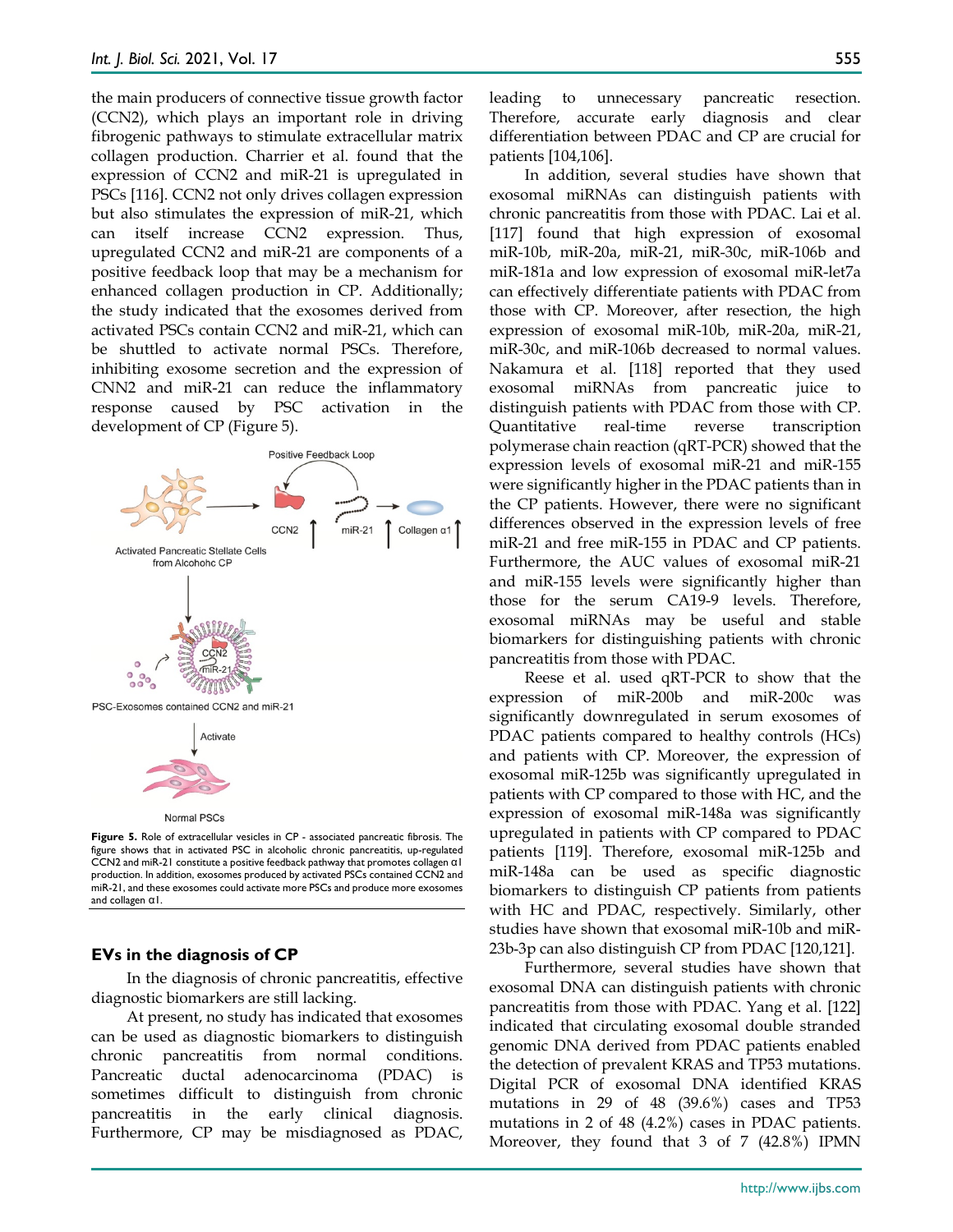patients harbored the KRAS mutation, and one of these patients also coharbored the TP53 mutation. For CP patients, the KRAS mutation was found in 5 of 9 (55.6%) cases; however, none had the TP53 mutation. In addition, 5 of 12 (41.7%) patients with other diseases, such as autoimmune pancreatitis, common bile duct cancer, pancreatic cystadenoma, and pancreatic neuroendocrine tumor, harbored the KRAS mutation, and only 1 had the TP53 mutation. In healthy subjects, the KRAS mutation was observed in 3 of 114 (2.6%) cases, and none had the TP53 mutation. Therefore, this study demonstrates that circulating exosomal KRAS and TP53 mutations can be used to distinguish healthy subjects from those with PDAC, PC and other diseases.

Several studies have applied exosomal miRNAs and DNA as diagnostic biomarkers of disease; however, whether the concentrations and diameter of EVs could discriminate malignant and benign disease has not been determined. Severino et al. [123] used the concentrations of EVs to discriminate malignant from nonmalignant CBD stenoses. They collected EVs derived from bile and blood samples and assessed them by nanoparticle tracking analyses (NTA). In bile samples, the concentration of EVs ranged between  $1.78\times10^{12}$  and  $1.31\times10^{16}$  nanoparticles/L, with an overall median value of 6.66×1014 nanoparticles/L. In the PDAC group vs the biliary stones group, the median concentration of EVs was 2.41×1015 vs 1.60×1014 nanoparticles/L. Furthermore, a threshold of 9.46×1014 nanoparticles/L in bile samples distinguished patients with PDAC from those with biliary stones. In the PDAC group vs the CP group, the median concentration of EVs was 4.00×1015 vs  $1.26\times10^{14}$  nanoparticles/L. The threshold of 9.46 $\times10^{14}$ nanoparticles/L discriminated PDAC from CP with 100% accuracy. In serum samples, the concentration of EVs was significantly lower than that in bile samples, with an overall median of 2.67×10<sup>13</sup> nanoparticles/L. The median concentration of EVs in the PDAC group vs the biliary stone group was  $3.55\times10^{14}$  vs  $1.74\times10^{13}$  nanoparticles/L. In the PDAC group vs the CP group, the median concentration of EVs was 4.64×1013 vs 7.58×1012 nanoparticles/L. In addition, the average diameter of EVs in the PDAC group was 277.8 nm; however, the average diameter of EVs in the CP group was 169.9 nm. Furthermore, EVs derived from bile have larger sizes and contain more proteins in the malignant vs nonmalignant group. Thus, the concentrations and diameters of EVs could be used to discriminate malignant from benign disease with optimal accuracy.

#### **EVs and AIP**

Autoimmune pancreatitis (AIP) is a special form

of CP that has a pivotal role in inducing fibroinflammatory disorders of the pancreas [124,125]. The diagnosis and treatment of AIP have not achieved satisfactory clinical effects. Nakamaru et al. reported that the expression of miR-21 was significantly upregulated in extracellular vesicles derived from the serum of patients with type 1 autoimmune pancreatitis [126]. This study included 27 patients with type 1 AIP, 23 patients with chronic pancreatitis and 23 healthy controls (HCs). Microarray analysis showed 165 differentially expressed miRNAs in patients with type 1 AIP. Furthermore, 132 miRNAs were upregulated and 33 were downregulated in type 1 AIP patients compared with HCs. Among these results, the expression levels of miR-659-3p, miR-27a-3p, miR-99a-5p, miR-21-5p, miR-205-5p, miR-100-5p, miR-29c-3p, and miR-126b-1-3p were significantly upregulated, concurrent with a significant decrease in miR-4252 and miR-5004-1-5p expression relative to that of the HCs. Quantitative evaluation of EV miRNA expression levels by RT-PCR showed that only the expression level of miR-21-5p was significantly higher in type 1 AIP patients than in HCs. Furthermore, the results of *in situ* hybridization (ISH) of resected specimens of type 1 AIP patients showed that the expression of miR-21 in pancreatic duct epithelium was similar between type 1 AIP patients and HCs. However, miR-21 was highly expressed in pancreatic acinar cells in type 1 AIP patients compared to HCs. Therefore, this study demonstrated that miR-21 in EVs derived from AIP patients' serum could be used as a diagnostic marker to distinguish AIP from healthy people.

## **Shortcoming and perspectives**

The study of EVs has the potential to identify cellular and molecular communication and value in the diagnosis and treatment of diseases [26,31]. Due to their diverse and unique contents, such as nucleic acids, proteins, lipids, and metabolites, EVs not only can reflect their origin cells but can also be used as a diagnostic marker for disease. In addition, EVs protect their contents through their stable membrane structure and serve as an effective carrier for drug delivery in the therapeutics of cancer and inflammatory diseases [15,36,127].

In recent years, EV research has focused on the classification of EVs, isolation methods, and their functions in disease diagnosis, progression and therapy [30,128-130]. Despite the increase in different isolation methods of EVs, there are still no uniform and standardized methods available for the purification and isolation of EVs [131,132]. Therefore, it remains unclear whether different isolation methods of EVs may lead to different results [26].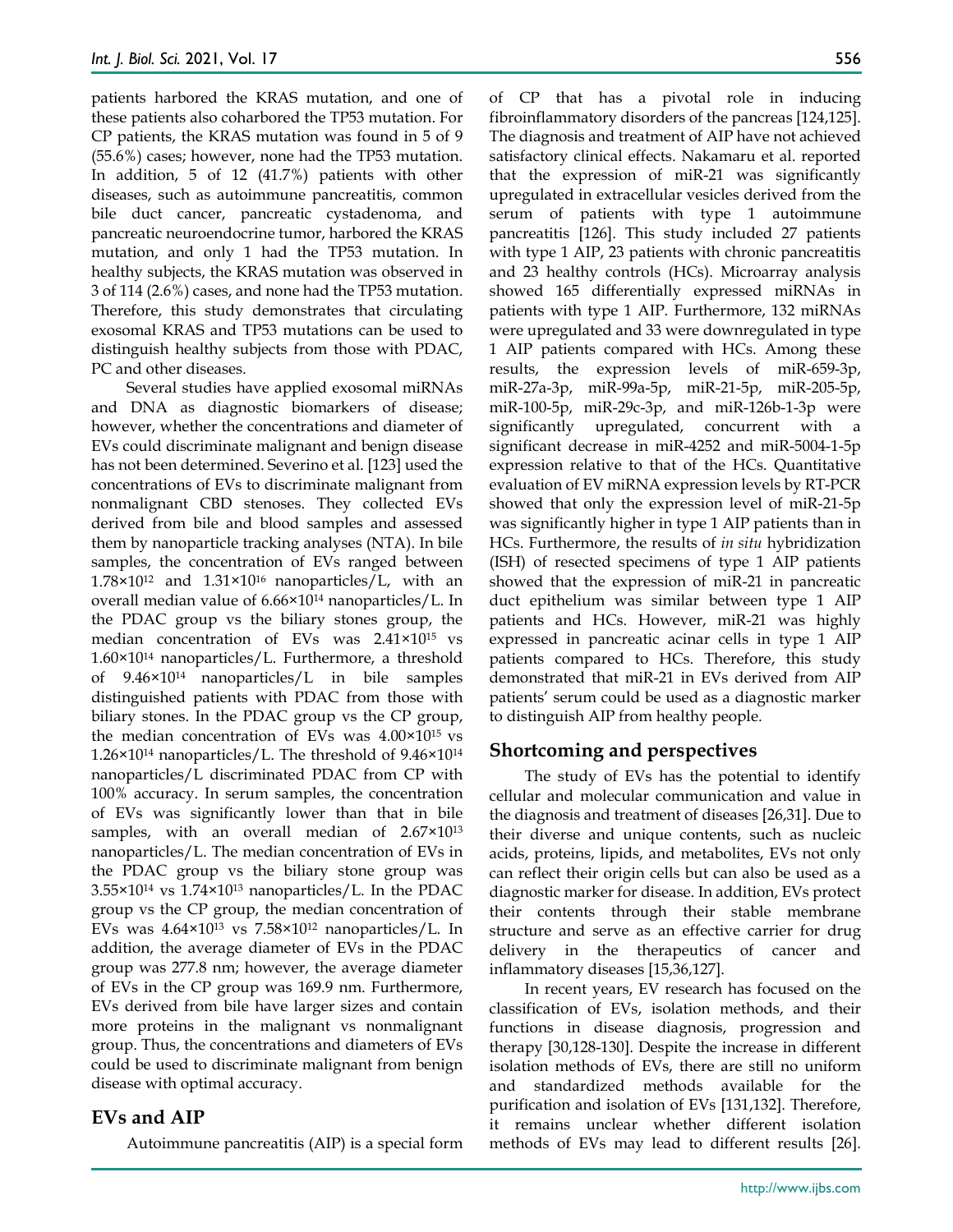Currently, there is a need to establish standardized methods of sample collection, storage, and application to minimize the influence of the complexity and heterogeneity of EVs [133]. In addition, the conventional isolation methods of exosomes in blood, such as ultracentrifugation, cannot completely remove lipoprotein, which is similar in size and density to EVs [134]. However, the volume and time of blood collection, handling, storage condition and application of anticoagulants all impact the isolation of EVs [135]. For the isolation of EVs from cultured cells, it is recommended to use serum-free medium or EV-free serum in cell culture medium [136]. For clinical blood sample collection, it is important to minimize the influence of the activation and release of platelet and red blood cell-derived EVs and the contamination of cell debris. A number of studies have shown that -80°C and minimized freeze-thaw cycles are the optimum conditions for the storage of EVs based on size, composition, and functionality. An unfavorable temperature and increased freeze-thaw cycles can cause EV aggregation and lysis, leading to an increase in size, a reduction in counting and a loss of content. The current methods of EV isolation mainly include ultracentrifugation, size-exclusion chromatography, filtration, commercial reagents, microfluidics, asymmetric flow field-flow fractionation, and nanoflow cytometry [133]. Diverse methods have their advantages and disadvantages. Moreover, high-efficiency isolation of EVs is needed to eliminate protein contamination and increase purity for clinical application of EVs.

In the diagnosis of AP, there are only a few studies on exosomal biomarkers for AP. Zhao et al. indicated that 30 exosomal miRNAs were upregulated in pancreatic acinar AR42J cells and could be used as biomarkers for AP. However, the results of this study are only derived from *in vitro* experiments and have not been verified by *in vivo* experiments and human samples [89]. Therefore, for an EV diagnostic biomarker of AP, large samples and multicenter clinical studies are needed. In the diagnosis of CP, no literature has indicated that EVs can be used as diagnostic biomarkers to distinguish CP patients from healthy people. However, PDAC is sometimes difficult to distinguish from CP in the early clinical diagnosis, leading to unnecessary pancreatic resection [104,106]. Therefore, Lai et al. [117] found that high expression of exosomal miR-10b, miR-20a, miR-21, miR-30c, miR-106b and miR-181a can effectively differentiate patients with PDAC from those with CP. After resection, the high expression of these miRNAs decreased to normal values. Moreover, Nakamura et al. [118] reported that the expression of exosomal miR-21 and miR-155 from pancreatic juice

was significantly higher in PDAC patients than in CP patients. Compared with those of serum CA19-9 levels, the AUC values of exosomal miR-21 and miR-155 levels were significantly higher. Therefore, exosomal miRNAs may be useful and stable biomarkers for distinguishing patients with CP from those with PDAC. Furthermore, several studies have shown that exosomal DNA can also distinguish patients with CP from those with PDAC and healthy subjects. Yang et al. [122] indicated that exosomal DNA identified KRAS mutations in 29 of 48 (39.6%) cases and TP53 mutations in 2 of 48 (4.2%) cases in PDAC patients. For CP patients, the KRAS mutation was found in 5 of 9 (55.6%) cases; however, none had the TP53 mutation. In healthy subjects, the KRAS mutation was observed in 3 of 114 (2.6%) individuals, and none had the TP53 mutation. Therefore, the study indicates that circulating exosomal KRAS and TP53 mutations can be used to distinguish patients with CP from those with PDAC and healthy subjects.

In recent years, compared with exosomal miRNAs and DNA as diagnostic biomarkers of disease, the concentrations and diameters of EVs could discriminate PDAC and CP patients [123]. In bile samples, the median concentration of EVs was  $4.00\times10^{15}$  vs 1.26 $\times10^{14}$  nanoparticles/L in the PDAC group vs the CP group. In serum samples, the median concentration of EVs was 4.64×1013 vs 7.58×1012 nanoparticles/L in the PDAC group vs the CP group. In addition, the average diameter of EVs in the PDAC group was 277.8 nm; however, the average diameter of EVs in the CP group was 169.9 nm. Thus, EVs derived from bile have larger sizes and contain more proteins in the PDAC vs CP group.

In the diagnosis of AIP, Nakamaru et al. reported that the expression of miR-21 was significantly upregulated in extracellular vesicles derived from serum from patients with type 1 autoimmune pancreatitis [126]. This study included 27 patients with type 1 AIP, 23 patients with chronic pancreatitis and 23 healthy controls (HCs). Microarray analysis and RT-PCR showed that the expression level of miR-21-5p was significantly higher in type 1 AIP patients than in HCs. Therefore, miR-21 of EVs derived from AIP patients' serum could be used as a diagnostic marker to distinguish AIP patients from healthy people. At present, there are no reports on potential therapeutic application of EVs in the treatment of AIP. However, it has been reported that EVs have potential therapeutic effect in other autoimmune diseases, such as type 1 diabetes mellitus, multiple sclerosis, systemic lupus erythematosus [134]. Research has been suggested that mesenchymal stem cells-derived exosomes might protect the pancreatic islets of patients with Type 1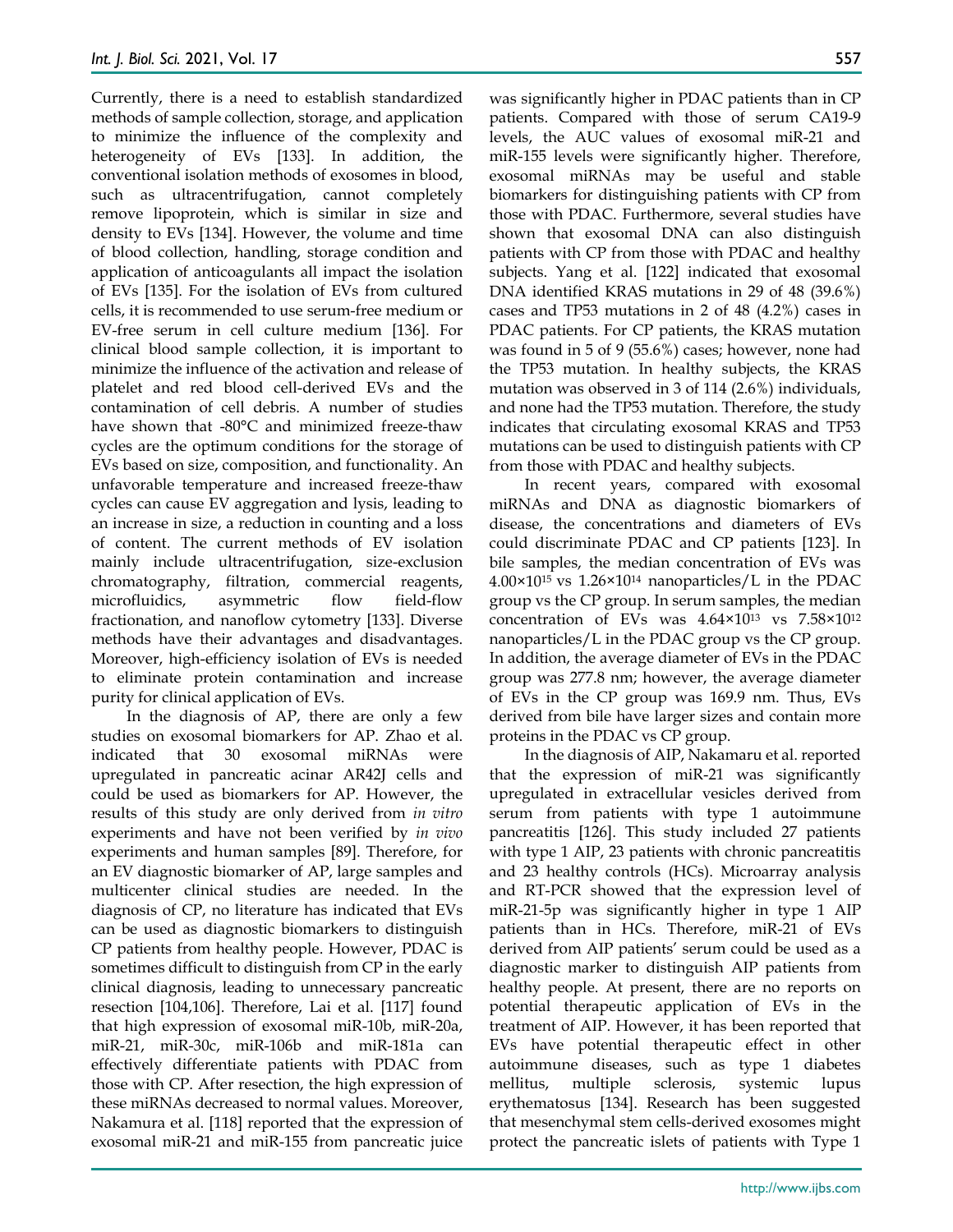diabetes by immunomodulatory effect to slow disease progression [135]. Similarly, Multiple sclerosis (MS) is a T cell-mediated autoimmune disease, which underlying mechanisms are unclear. Kimura have showed that MS derived exosomal let-7i regulates MS pathogenesis by blocking the insulin like growth factor 1 receptor and transforming growth factor beta receptor 1 pathway [136]. Therefore, more studies are needed to further investigate the mechanism and treatment of EVs in AIP.

In the treatment of AP, previous studies have shown that exosomes derived from MSCs can be used to reduce inflammatory responses and treat inflammatory diseases [90-100]. Therefore, Wang et al. reported that exosomes derived from mesenchymal stem cells that overexpress Klotho attenuated the severity of pancreatic inflammation in caeruleinstimulated AR42J cells [101]. In this study, exosomes derived from MSCs that overexpressed Klotho decreased the expression of IL-6 and TNF-α compared to the control group. In conclusion, these results showed that MSC-exo Klotho alleviated inflammation and apoptosis in AP and that Klotho could be a potential targeted therapy for clinical treatment in AP. However, EVs have not been applied for drug delivery in the treatment of AP. The application of drug-loaded EVs can effectively improve the targeting ability of drugs. In addition, compared with liposomes, EVs have an advantage in the application of drug delivery for targeted treatment.

## **Conclusion**

In this review, we report a comprehensive overview of the relationship between EVs and pancreatitis, with a special focus on their roles in pathogenesis and their potential clinical applications as diagnostic biomarkers and therapeutic targets in pancreatitis. We have discussed EV isolation and application of clinical-grade EVs and the advantages and limitations of current studies, as well as the need for further research. EVs are regarded as a mechanism for intercellular communication, transferring proteins, lipids and genetic material in pancreatitis.

EVs are involved in the pathogenesis of pancreatitis and are used as diagnostic markers for pancreatitis and have clear potential as treatment targets in pancreatitis. However, there are still no uniform and standardized methods available for the purification and isolation of EVs. Therefore, it remains unclear whether different isolation methods of EVs may lead to different results. Currently, there is a need to establish standardized methods of sample collection, storage, and application to minimize the influence of the complexity and heterogeneity of EVs. EVs have not been applied drug delivery in the

treatment of AP. Therefore, the clinical application of EVs in the diagnosis and treatment of pancreatitis is promising, and additional extensive research is required before clinical application.

## **Abbreviations**

EVs: Extracellular vesicles; AP: Acute pancreatitis; CP: Chronic pancreatitis; AIP: Autoimmune pancreatitis; MVs: Exosomes and microvesicles; GPC1: Glypican-1; MSCs: Mesenchymal stem cells; ALI: Acute lung injury; PAAF: pancreatitis-associated ascitic fluid; miRNAs: microRNAs; TERRA: Telomeric repeat-containing RNA; NLRP3: NOD-like receptor protein 3; CAMs: Cell adhesion molecules; MSCs: Mesenchymal stem cells; MSCs-exo klotho: Exosomes derived from MSCs which overexpressed klotho; PSCs: Pancreatic stellate cells; CCN2: Connective tissue growth factor; PDAC: Pancreatic ductal adenocarcinoma; qRT-PCR: Quantitative real-time reverse transcription polymerase chain reaction; HC: Healthy control; IPMN: Intraductal papillary mucinous neoplasm; NTA: Nanoparticle tracking analyses; HCs: Healthy controls; ISH: *In situ* hybridization.

## **Competing Interests**

The authors have declared that no competing interest exists.

## **References**

- 1. Petrov MS, Yadav D. Global epidemiology and holistic prevention of pancreatitis. Nat Rev Gastroenterol Hepatol. 2019;16(3): 175-184.
- 2. Xiao AY, Tan ML, Wu LM, Asrani VM, Windsor JA, Yadav D, Petrov MS. Global incidence and mortality of pancreatic diseases: a systematic review, meta-analysis, and meta-regression of population-based cohort studies. Lancet Gastroenterol Hepatol. 2016; 1(1): 45-55.
- 3. Pendharkar SA, Mathew J, Petrov MS. Age- and sex-specific prevalence of diabetes associated with diseases of the exocrine pancreas: A populationbased study. Dig Liver Dis. 2017; 49(5): 540-544.
- 4. Pendharkar SA, Mathew J, Zhao J, Windsor JA, Exeter DJ, Petrov MS. Ethnic and geographic variations in the incidence of pancreatitis and postpancreatitis diabetes mellitus in New Zealand: a nationwide population-based study. N Z Med I. 2017; 130(1450): 55-68.
- 5. Sankaran SJ, Xiao AY, Wu LM, Windsor JA, Forsmark CE, Petrov MS. Frequency of progression from acute to chronic pancreatitis and risk factors: a meta-analysis. Gastroenterology. 2015;149(6):1490-1500.
- 6. Mayerle J, Sendler M, Hegyi E, Beyer G, Lerch MM, Sahin-Tóth M. Genetics, Cell Biology, and Pathophysiology of Pancreatitis. Gastroenterology. 2019; 156(7): 1951-1968.e1.
- 7. Gukovskaya AS, Gukovsky I, Algül H, Habtezion A. Autophagy, Inflammation, and Immune Dysfunction in the Pathogenesis of Pancreatitis. Gastroenterology. 2017; 153(5): 1212-1226.
- 8. Lee PJ, Papachristou GI. New insights into acute pancreatitis. Nat Rev Gastroenterol Hepatol. 2019; 16(8): 479-496.
- 9. Bakker OJ, Issa Y, van Santvoort HC, Besselink MG, Schepers NJ, Bruno MJ, et al. Treatment options for acute pancreatitis. Nature Review. 2014; 11(8): 462-9.
- 10. Hines OJ, Pandol SJ. Management of severe acute pancreatitis. BMJ. 2019; 367:l6227.
- 11. Xu R, Rai A, Chen M, Suwakulsiri W, Greening DW, Simpson RJ. Extracellular vesicles in cancer implications for future improvements in cancer care. Nat Rev Clin Oncol. 2018; 15(10): 617-638.
- 12. Lindenbergh MFS, Stoorvogel W. Antigen Presentation by Extracellular Vesicles from Professional Antigen-Presenting Cells. Annu Rev Immunol. 2018; 36: 435-459.
- 13. Robbins PD, Morelli AE. Regulation of immune responses by extracellular vesicles. Nat Rev Immunol. 2014; 14(3): 195-208.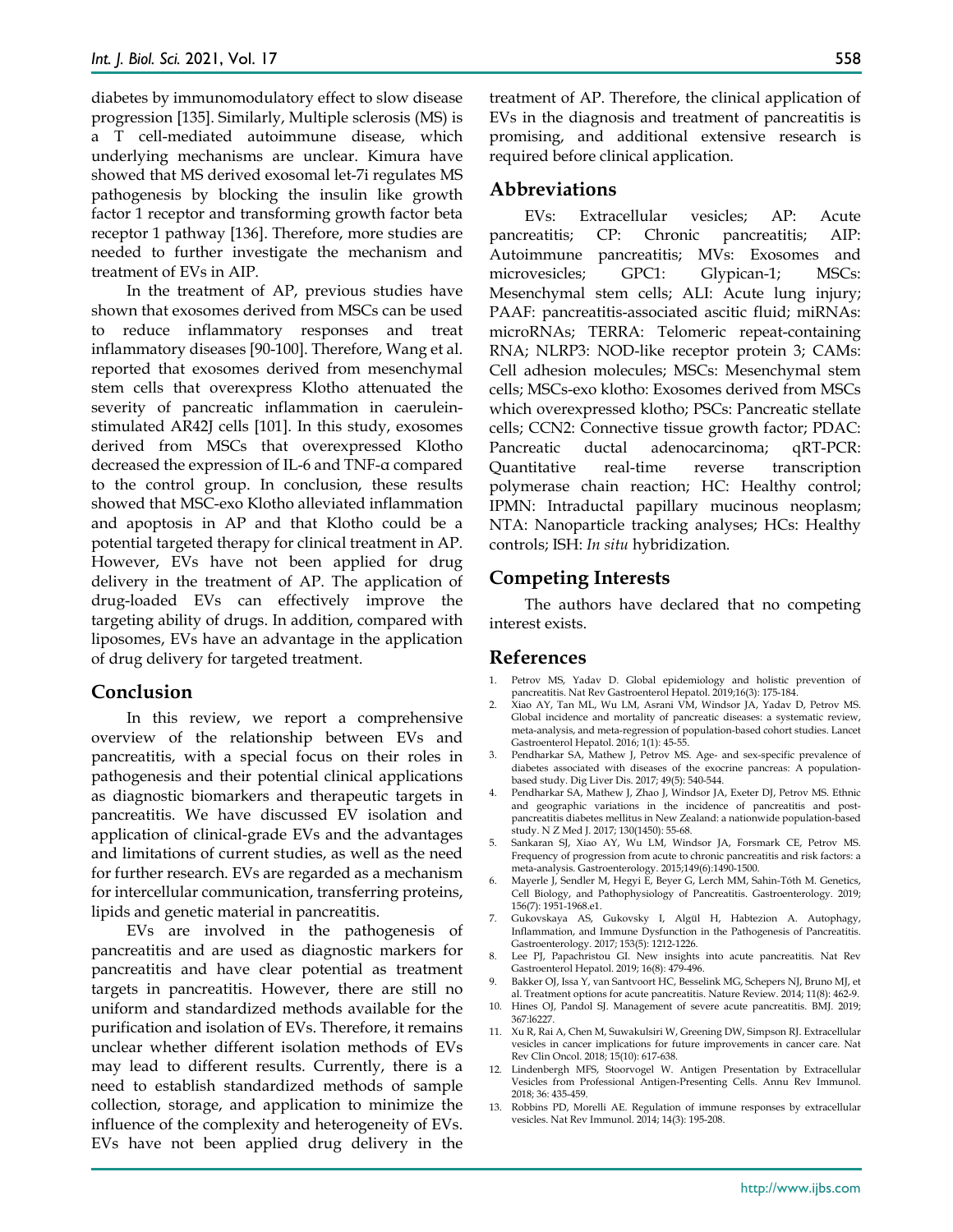- 14. Becker A, Thakur BK, Weiss JM, Kim HS, Peinado H, Lyden D. Extracellular Vesicles in Cancer: Cell-to-Cell Mediators of Metastasis. Cancer Cell. 2016; 30(6): 836-848.
- 15. Tran PHL, Xiang D, Tran TTD, Yin W, Zhang Y, Kong L, et al. Exosomes and Nanoengineering: A Match Made for Precision Therapeutics. Adv Mater Weinheim. 2020; 32(18): e1904040.
- 16. Johnstone RM, Adam M, Hammond JR, Orr L, Turbide C. Vesicle formation during reticulocyte maturation. Association of plasma membrane activities with released vesicles (exosomes). J Biol Chem. 1987; 262(19): 9412-20.
- 17. Valadi H, Ekström K, Bossios A, Sjöstrand M, Lee JJ, Lötvall JO. Exosomemediated transfer of mRNAs and microRNAs is a novel mechanism of genetic exchange between cells. Nat Cell Biol. 2007; 9(6): 654-9.
- 18. Barile L, Vassalli G. Exosomes: Therapy delivery tools and biomarkers of diseases. Pharmacol Ther. 2017; 174: 63-78.
- Syn NL, Wang L, Chow EK, Lim CT, Goh BC. Exosomes in Cancer Nanomedicine and Immunotherapy: Prospects and Challenges. Trends Biotechnol. 2017; 35(7): 665-676.
- LeBleu VS, Kalluri R. Exosomes as a Multicomponent Biomarker Platform in Cancer. Trends Cancer. 2020; 6(9):767-774.
- 21. Chang YH, Wu KC, Harn HJ, Lin SZ, Ding DC. Exosomes and Stem Cells in Degenerative Disease Diagnosis and Therapy. Cell Transplant. 2018; 27(3): 349-363.
- 22. Qiu H, Liu S, Wu K, Zhao R, Cao L, Wang H. Prospective application of exosomes derived from adipose-derived stem cells in skin wound healing: A review. J Cosmet Dermatol. 2020; 19(3): 574-581.
- 23. Zhang HG, Zhuang X, Sun D, Liu Y, Xiang X, Grizzle WE. Exosomes and immune surveillance of neoplastic lesions: a review. Biotech Histochem. 2012; 87(3): 161-8.
- 24. Steinbichler TB, Dudás J, Riechelmann H, Skvortsova II. The role of exosomes in cancer metastasis. Semin Cancer Biol. 2017; 44: 170-181.
- 25. Milman N, Ginini L, Gil Z. Exosomes and their role in tumorigenesis and anticancer drug resistance. Drug Resist Updat. 2019; 45: 1-12.
- Mathieu M, Martin-Jaular L, Lavieu G, Théry C. Specificities of secretion and uptake of exosomes and other extracellular vesicles for cell-to-cell communication. Nat Cell Biol. 2019; 21(1): 9-17.
- 27. Medeiros T, Myette RL, Almeida JR, Silva AA, Burger D. Extracellular Vesicles: Cell-Derived Biomarkers of Glomerular and Tubular Injury. Cell Physiol Biochem. 2020; 54(1): 88-109.
- 28. Liu C, Feng Q, Sun J. Lipid Nanovesicles by Microfluidics: Manipulation, Synthesis, and Drug Delivery. Adv Mater Weinheim. 2019; 31(45): e1804788.
- 29. EL Andaloussi S, Mäger I, Breakefield XO, Wood MJ. Extracellular vesicles: biology and emerging therapeutic opportunities. Nat Rev Drug Discov. 2020; 10: 3137.
- 30. van Niel G, D'Angelo G, Raposo G. Shedding light on the cell biology of extracellular vesicles. Nat Rev Mol Cell Biol. 2020; 9(4): 1044.
- 31. Kalluri R, LeBleu VS. The biology function and biomedical applications of exosomes. Science. 2020; 367(6478): eaau6977.
- 32. Otero-Ortega L, Laso-García F, Gómez-de Frutos M, Fuentes B, Diekhorst L, Díez-Tejedor E, et al. Role of Exosomes as a Treatment and Potential Biomarker for Stroke. Transl Stroke Res. 2019; 10(3): 241-249.
- 33. Hamlett ED, Goetzl EJ, Ledreux A, Vasilevko V, Boger HA, LaRosa A, et al. Neuronal exosomes reveal Alzheimer's disease biomarkers in Down syndrome. Alzheimers Dement. 2017; 13(5): 541-549.
- 34. Jansen F, Li Q. Exosomes as Diagnostic Biomarkers in Cardiovascular Diseases. Adv Exp Med Biol. 2017; 998: 61-70.
- 35. Skotland T, Ekroos K, Kauhanen D, Simolin H, Seierstad T, Berge V, et al. Molecular lipid species in urinary exosomes as potential prostate cancer biomarkers. Eur. J. Cancer. 2017; 70: 122-132.
- 36. Mori MA, Ludwig RG, Garcia-Martin R, Brandão BB, Kahn CR. Extracellular miRNAs: From Biomarkers to Mediators of Physiology and Disease. Cell Metab. 2019; 30(4): 656-673.
- Salehi M, Sharifi M. Exosomal miRNAs as novel cancer biomarkers: Challenges and opportunities. J Cell Physiol. 2018; 233(9): 6370-6380.
- Melo SA, Luecke LB, Kahlert C, Fernandez AF, Gammon ST, Kaye J, et al. Glypican-1 identifies cancer exosomes and detects early pancreatic cancer. Nature. 2015; 523(7559): 177-82.
- 39. Lai X, Wang M, McElyea SD, Sherman S, House M, Korc M. A microRNA signature in circulating exosomes is superior to exosomal glypican-1 levels for diagnosing pancreatic cancer. Cancer Lett. 2017; 393: 86-93.
- 40. Lu H, Niu F, Liu F, Gao J, Sun Y, Zhao X, et al. Elevated glypican-1 expression is associated with an unfavorable prognosis in pancreatic ductal adenocarcinoma. Cancer Med. 2017; 6(6): 1181-1191.
- 41. Kourembanas S. Exosomes: vehicles of intercellular signaling, biomarkers, and vectors of cell therapy. Annu Rev Physiol. 2015; 77: 13-27.
- 42. Sun D, Zhuang X, Zhang S, Deng ZB, Grizzle W, Miller D, et al. Exosomes are endogenous nanoparticles that can deliver biological information between cells. Adv Drug Deliv Rev. 2013; 65(3): 342-7.
- 43. Lai RC, Yeo RW, Tan KH, Lim SK. Exosomes for drug delivery-a novel application for the mesenchymal stem cell. Biotechnol Adv. 2013; 31(5): 543-51.
- 44. Stremersch S, Vandenbroucke RE, Van Wonterghem E, Hendrix A, De Smedt SC, Raemdonck K. Comparing exosome-like vesicles with liposomes for the functional cellular delivery of small RNAs. J Control Release. 2016; 232: 51-61.
- Alvarez-Erviti L, Seow Y, Yin H, Betts C, Lakhal S, Wood MJ. Delivery of siRNA to the mouse brain by systemic injection of targeted exosomes. Nat Biotechnol. 2011; 29(4): 341-5.
- 46. Ding Y, Cao F, Sun H, Wang Y, Liu S, Wu Y, et al. Exosomes derived from human umbilical cord mesenchymal stromal cells deliver exogenous miR-145- 5p to inhibit pancreatic ductal adenocarcinoma progression. Cancer Lett. 2019; 442: 351-361.
- 47. Wang B, Yao K, Huuskes BM, Shen HH, Zhuang J, Godson C, et al. Mesenchymal Stem Cells Deliver Exogenous MicroRNA-let7c via Exosomes to Attenuate Renal Fibrosis. Mol Ther. 2016; 24(7): 1290-301.
- 48. Qiao L, Hu S, Huang K, Su T, Li Z, Vandergriff A, et al. Tumor cell-derived exosomes home to their cells of origin and can be used as Trojan horses to deliver cancer drugs. Theranostics. 2020; 10(8): 3474-3487.
- 49. Kim MS, Haney MJ, Zhao Y, Yuan D, Deygen I, Klyachko NL, et al. Engineering macrophage-derived exosomes for targeted paclitaxel delivery to pulmonary metastases: *in vitro* and *in vivo* evaluations. Nanomedicine. 2018; 14(1): 195-204.
- 50. Pascucci L, Coccè V, Bonomi A, Ami D, Ceccarelli P, Ciusani E, et al. Paclitaxel is incorporated by mesenchymal stromal cells and released in exosomes that inhibit *in vitro* tumor growth: a new approach for drug delivery. J Control Release. 2014; 192: 262-70.
- 51. Gilligan KE, Dwyer RM. Engineering Exosomes for Cancer Therapy. Int J Mol. Sci. 2017; 18(6): 1122.
- 52. Wang X, Chen Y, Zhao Z, Meng Q, Yu Y, Sun J, et al. Engineered Exosomes with Ischemic Myocardium-Targeting Peptide for Targeted Therapy in Myocardial Infarction. J Am Heart Assoc. 2018; 7(15): e008737.
- 53. Wang J, Li W, Lu Z, Zhang L, Hu Y, Li Q, et al. The use of RGD-engineered exosomes for enhanced targeting ability and synergistic therapy toward angiogenesis. Nanoscale. 2017; 9(40): 15598-15605.
- 54. Tian Y, Li S, Song J, Ji T, Zhu M, Anderson GJ, et al. A doxorubicin delivery platform using engineered natural membrane vesicle exosomes for targeted tumor therapy. Biomaterials. 2014; 35(7): 2383-90.
- 55. Maléth J, Hegyi P. Ca2+ toxicity and mitochondrial damage in acute pancreatitis: translational overview. Philos. Trans. R. Soc. Lond., B, Biol. Sci. 2016; 371(1700):20150425.
- 56. Saluja A, Dudeja V, Dawra R, Sah RP. Early Intra-Acinar Events in Pathogenesis of Pancreatitis. Gastroenterology. 2019; 156(7): 1979-1993.
- Antonucci L, Fagman JB, Kim JY, Todoric J, Gukovsky I, Mackey M, et al. Basal autophagy maintains pancreatic acinar cell homeostasis and protein. synthesis and prevents ER stress. Proc. Natl. Acad. Sci. U.S.A. 2015; 112(45): E6166-74.
- 58. Ron D, Walter P. Signal integration in the endoplasmic reticulum unfolded protein response. Nat. Rev. Mol. Cell Biol. 2007; 8(7): 519-29.
- 59. Hegyi P, Wilschanski M, Muallem S, Lukacs GL, Sahin-Tóth M, Uc A, et al. CFTR: a new horizon in the pathomechanism and treatment of pancreatitis. Rev Physiol Biochem. Pharmacol. 2016; 170:37-66.
- 60. Watanabe T, Kudo M, Strober W. Immunopathogenesis of pancreatitis. Mucosal Immunol. 2017; 10(2): 283-298.
- 61. Hasan A, Moscoso DI, Kastrinos F. The role of genetics in pancreatitis. Gastrointest. Endosc. Clin. N. Am. 2018; 28(4): 587-603.
- 62. Khatua B, El-Kurdi B, Singh VP. Obesity and pancreatitis. Curr Opin Gastroenterol. 2017 ;33(5): 374-382.
- 63. Landahl P, Ansari D, Andersson R. Severe acute pancreatitis: gut barrier failure, systemic inflammatory response, acute lung injury, and the role of the mesenteric lymph. Surg Infect (Larchmt). 2015;16(6): 651-6.
- 64. Akbarshahi H, Rosendahl AH, Westergren-Thorsson G, Andersson R. Acute lung injury in acute pancreatitis--awaiting the big leap. Respir Med. 2012; 106(9):1199-210.
- 65. Zhou MT, Chen CS, Chen BC, Zhang QY, Andersson R. Acute lung injury and ARDS in acute pancreatitis: mechanisms and potential intervention. World J Gastroenterol. 2010; 16(17): 2094-9.
- Vrolyk V, Singh B. Animal models to study the role of pulmonary intravascular macrophages in spontaneous and induced acute pancreatitis. Cell Tissue Res. 2020; 380(2): 207-222.
- 67. Elder AS, Saccone GT, Dixon DL. Lung injury in acute pancreatitis: mechanisms underlying augmented secondary injury. Pancreatology. 2012; 12(1): 49-56.
- 68. Browne GW, Pitchumoni CS. Pathophysiology of pulmonary complications of acute pancreatitis. World J. Gastroenterol. 2006; 12(44): 7087-96.
- 69. Chan BD, Wong WY, Lee MM, Cho WC, Yee BK, Kwan YW, et al. Exosomes in Inflammation and Inflammatory Disease. Proteomics. 2019; 19(8): e1800149.
- 70. Baghaei K, Tokhanbigli S, Asadzadeh H, Nmaki S, Reza Zali M, Hashemi SM. Exosomes as a novel cell-free therapeutic approach in gastrointestinal diseases. J Cell Physiol. 2019; 234(7): 9910-9926.
- 71. Tran TH, Mattheolabakis G, Aldawsari H, Amiji M. Exosomes as nanocarriers for immunotherapy of cancer and inflammatory diseases. Clin Immunol. 2015; 160(1): 46-58.
- 72. Harrell CR, Simovic Markovic B, Fellabaum C, Arsenijevic A, Djonov V, Arsenijevic N, et al. Therapeutic Potential of Mesenchymal Stem Cell-Derived Exosomes in the Treatment of Eye Diseases. Adv Exp Med Biol. 2018; 1089: 47-57.
- 73. Hough KP, Deshane JS. Exosomes in Allergic Airway Diseases. Curr Allergy Asthma Rep. 2019; 19(5): 26.
- 74. Hough KP, Chanda D, Duncan SR, Thannickal VJ, Deshane JS. Exosomes in immunoregulation of chronic lung diseases. Allergy. 2017; 72(4): 534-544.
- Console L, Scalise M, Indiveri C. Exosomes in inflammation and role as biomarkers. Clin Chim Acta. 2019; 488: 165-171.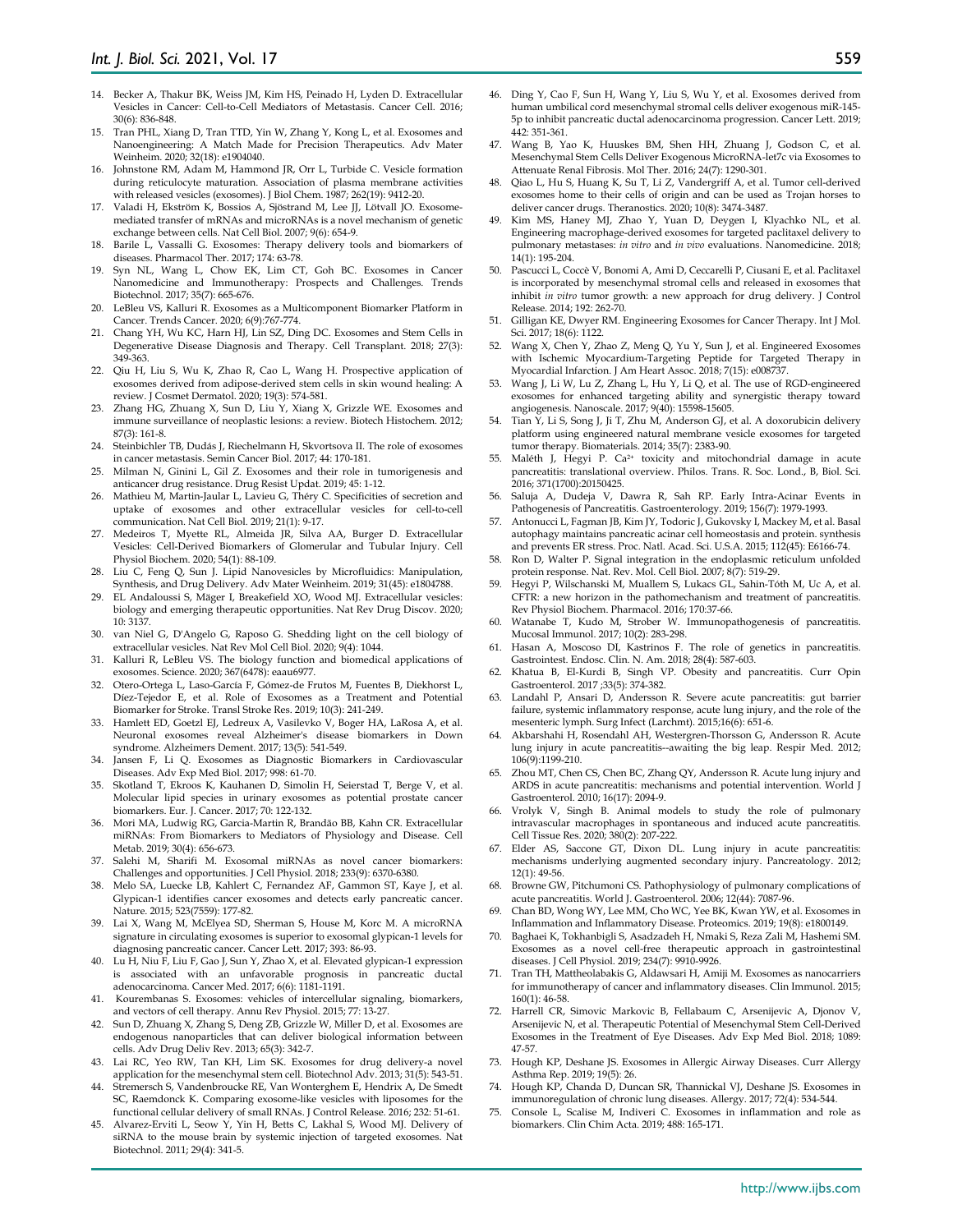- 76. Bonjoch L, Casas V, Carrascal M, Closa D. Involvement of exosomes in lung inflammation associated with experimental acute pancreatitis. J Pathol. 2016; 240(2): 235-45.
- 77. Jiménez-Alesanco A, Marcuello M, Pastor-Jiménez M, López-Puerto L, Bonjoch L, Gironella M, et al. Acute pancreatitis promotes the generation of two different exosome populations. Sci Rep. 2019; 9(1): 19887.
- 78. Bala S, Csak T, Saha B, Zatsiorsky J, Kodys K, Catalano D, et al. The proinflammatory effects of miR-155 promote liver fibrosis and alcohol-induced steatohepatitis. J. Hepatol. 2016 Jun;64(6):1378-87.
- 79. Bandiera S, Pfeffer S, Baumert TF, Zeisel MB. miR-122--a key factor and therapeutic target in liver disease. J. Hepatol. 2015; 62(2): 448-57.
- 80. Hsu SH, Wang B, Kota J, Yu J, Costinean S, Kutay H, et al. Essential metabolic, anti-inflammatory, and anti-tumorigenic functions of miR-122 in liver. J. Clin. Invest. 2012; 122(8): 2871-83.
- 81. Wang Z, Lieberman PM. The crosstalk of telomere dysfunction and inflammation through cell-free TERRA containing exosomes. RNA Biol. 2016; 13(8): 690-5.
- 82. Wang Z, Deng Z, Dahmane N, Tsai K, Wang P, Williams DR. Telomeric repeat-containing RNA (TERRA) constitutes a nucleoprotein component of extracellular inflammatory exosomes. Proc Natl Acad Sci U.S.A. 2015; 112(46): E6293-300.
- 83. Wu XB, Sun HY, Luo ZL, Cheng L, Duan XM, Ren JD. Plasma-derived exosomes contribute to pancreatitis-associated lung injury by triggering NLRP3-dependent pyroptosis in alveolar macrophages. Biochim Biophys Acta Mol Basis Dis. 2020; 1866(5): 165685.
- 84. Momen-Heravi F, Saha B, Kodys K, Catalano D, Satishchandran A, Szabo G. Increased number of circulating exosomes and their microRNA cargos are potential novel biomarkers in alcoholic hepatitis. J Transl Med. 2015; 13: 261.
- 85. Bala S, Petrasek J, Mundkur S, Catalano D, Levin I, Ward J, et al. Circulating microRNAs in exosomes indicate hepatocyte injury and inflammation in alcoholic, drug-induced, and inflammatory liver diseases. Hepatology. 2012; 56(5): 1946-57.
- 86. Chang W, Wang J. Exosomes and Their Noncoding RNA Cargo Are Emerging as New Modulators for Diabetes Mellitus. Cells. 2019; 8(8): 853.
- Wang S, Wang JQ, Lv XW. Exosomal miRNAs as biomarkers in the diagnosis of liver disease. Biomark Med. 2017; 11(6): 491-501.
- 88. Harischandra DS, Ghaisas S, Rokad D, Zamanian M, Jin H, Anantharam V, Kimber M. Environmental neurotoxicant manganese regulates exosomemediated extracellular miRNAs in cell culture model of Parkinson's disease: Relevance to α-synuclein misfolding in metal neurotoxicity. Neurotoxicology. 2018; 64: 267-277.
- 89. Zhao Y, Wang H, Lu M, Qiao X, Sun B, Zhang W, et al. Pancreatic Acinar Cells Employ miRNAs as Mediators of Intercellular. Communication to Participate in the Regulation of Pancreatitis-Associated Macrophage Activation. Mediators Inflamm. 2018; 64: 267-277.
- 90. Cosenza S, Toupet K, Maumus M, Luz-Crawford P, Blanc-Brude O, Jorgensen C, et al. Mesenchymal stem cells-derived exosomes are more microparticles in inflammatory arthritis. Theranostics. 2018;8(5): 1399-1410.
- 91. Li J, Xue H, Li T, Chu X, Xin D, Xiong Y, et al. Exosomes derived from mesenchymal stem cells attenuate the progression of atherosclerosis in ApoE mice via miR-let7 mediated infiltration and polarization of M2 macrophage. Biochem Biophys Res Commun. 2019; 510(4): 565-572.
- 92. Rong X, Liu J, Yao X, Jiang T, Wang Y, Xie F. Human bone marrow mesenchymal stem cells-derived exosomes alleviate liver fibrosis through the Wnt/β-catenin pathway. Stem Cell Res Ther. 2019; 10(1): 98.
- 93. Huang JH, Yin XM, Xu Y, Xu CC, Lin X, Ye FB, et al. Systemic Administration of Exosomes Released from Mesenchymal Stromal Cells Attenuates Apoptosis, Inflammation, and Promotes Angiogenesis after Spinal Cord Injury in Rats. J. Neurotrauma. 2017; 34(24): 3388-3396.
- 94. Jafarzadeh N, Safari Z, Pornour M, Amirizadeh N, Forouzandeh Moghadam M, et al. Alteration of cellular and immune-related properties of bone marrow mesenchymal stem cells and macrophages by K562 chronic myeloid leukemia cell derived exosomes. J Cell Physiol. 2019; 234(4): 3697-3710.
- 95. Li Y, Jin D, Xie W, Wen L, Chen W, Xu J, et al. Mesenchymal Stem Cells-Derived Exosomes: A Possible Therapeutic Strategy for Osteoporosis. Curr Stem Cell Res Ther. 2018; 13(5): 362-368.
- 96. Liu J, Chen T, Lei P, Tang X, Huang P. Exosomes Released by Bone Marrow Mesenchymal Stem Cells Attenuate Lung Injury Induced by Intestinal Ischemia Reperfusion via the TLR4/NF-κB Pathway. Int J Med Sci. 2019; 16(9): 1238-1244.
- 97. Mao F, Wu Y, Tang X, Kang J, Zhang B, Yan Y, et al. Exosomes Derived from Human Umbilical Cord Mesenchymal Stem Cells Relieve Inflammatory Bowel Disease in Mice. Biomed Res Int. 2017; 2017: 5356760.
- 98. Zhang S, Jiang L, Hu H, Wang H, Wang X, Jiang J, et al. Pretreatment of exosomes derived from hUCMSCs with TNF-α ameliorates acute liver failure by inhibiting the activation of NLRP3 in macrophage. Life Sci. 2020; 246: 117401.
- 99. Harrell CR, Simovic Markovic B, Fellabaum C, Arsenijevic A, Djonov V, Arsenijevic N, et al. Therapeutic Potential of Mesenchymal Stem Cell-Derived Exosomes in the Treatment of Eye Diseases. Adv Exp Med Biol. 2018; 1089: 47-57.
- 100. Ren J, Liu N, Sun N, Zhang K, Yu L. Mesenchymal Stem Cells and their Exosomes: Promising Therapeutics for Chronic Pain. Curr Stem Cell Res Ther. 2019; 14(8): 644-653.
- 101. Wang N, Ma J, Ren Y, Xiang S, Jia R. Secreted klotho from exosomes alleviates inflammation and apoptosis in acute pancreatitis. Am J Transl Res. 2019; 11(6): 3375-3383.
- 102. Coate KC, Hernandez G, Thorne CA, Sun S, Le TDV, Vale K, et al. FGF21 Is an Exocrine Pancreas Secretagogue. Cell Metab. 2017; 25(2): 472-480.
- 103. Singh VK, Yadav D, Garg PK. Diagnosis and Management of Chronic Pancreatitis: A Review. JAMA. 2019; 322(24): 2422-2434.
- 104. Kleeff J, Whitcomb DC, Shimosegawa T, Esposito I, Lerch MM, Gress T, et al. Chronic pancreatitis. Nat Rev Dis Primers. 2017; 3: 17060.
- 105. Majumder S, Chari ST. Chronic pancreatitis. Lancet. 2016; 387(10031): 1957-66.
- 106. Issa Y, Bruno MJ, Bakker OJ, et al. Treatment options for chronic pancreatitis. Nat Rev Gastroenterol Hepatol. 2014; 11(9): 556-64.
- 107. Kirkegård J, Mortensen FV, Cronin-Fenton D. Chronic Pancreatitis and Pancreatic. Cancer Risk: A Systematic Review and Meta-analysis. Am J Gastroenterol. 2017; 112(9): 1366-1372.
- 108. Apte MV, Pirola RC, Wilson JS. Mechanisms of alcoholic pancreatitis. J Gastroenterol Hepatol. 2010; 25(12): 1816-1826.
- 109. Lee AT, Xu Z, Pothula SP, Patel MB, Pirola RC, Wilson JS, Apte MV. Alcohol and cigarette smoke components activate human pancreatic stellate cells: implications for the progression of chronic pancreatitis. Alcohol Clin Exp Res. 2015; 39(11): 2123-2133.
- 110. Xue J, Sharma V, Hsieh MH, Chawla A, Murali R, Pandol SJ, et al. Alternatively activated macrophages promote pancreatic fibrosis in chronic pancreatitis. Nat Commun. 2015; 6: 7158.
- 111. ApteM, PirolaR, WilsonJ. The fibrosis of chronic pancreatitis: new insights into the role of pancreatic stellate cells. Antioxid Redox Signal. 2011; 15(10): 2711-2722.
- 112. Ramakrishnan P, Loh WM, Gopinath SCB, Bonam SR, Fareez IM, Mac Guad R, et al. Selective phytochemicals targeting pancreatic stellate cells as new antifibrotic agents for chronic pancreatitis and pancreatic cancer. Acta Pharm Sin B. 2020; 10(3): 399-413.
- 113. Mews P, Phillips P, Fahmy R, Korsten M, Pirola R, Wilson J, et al. Pancreatic stellate cells respond to inflammatory cytokines: potential role in chronic pancreatitis. Gut. 2002; 50(4): 535-41.
- 114. Bynigeri RR, Jakkampudi A, Jangala R, Subramanyam C, Sasikala M, Rao GV, et al. Pancreatic stellate cell: Pandora's box for pancreatic disease biology. World J Gastroenterol. 2017; 23(3): 382-405.
- 115. Li L, Wang G, Hu JS, Zhang GQ, Chen HZ, Yuan Y, et al. RB1CC1-enhanced autophagy facilitates PSCs activation and pancreatic fibrogenesis in chronic pancreatitis. Cell Death Dis. 2018; 9(10): 952.
- 116. Charrier A, Chen R, Chen L, Kemper S, Hattori T, Takigawa M, et al. Connective tissue growth factor (CCN2) and microRNA-21 are components of a positive feedback loop in pancreatic stellate cells (PSC) during chronic pancreatitis. J Cell Commun Signal. 2014; 8(2): 147-56.
- 117. Lai X, Wang M, McElyea SD, Sherman S, House M, Korc M. A microRNA signature in circulating exosomes is superior to exosomal glypican-1 levels for diagnosing pancreatic cancer. Cancer Lett. 2017; 393: 86-93.
- 118. Nakamura S, Sadakari Y, Ohtsuka T, Okayama T, Nakashima Y, Gotoh Y, et al. Pancreatic Juice Exosomal MicroRNAs as Biomarkers for Detection of Pancreatic Ductal Adenocarcinoma. Ann Surg Oncol. 2019; 26(7): 2104-2111.
- 119. Reese M, Flammang I, Yang Z, Dhayat SA. Potential of Exosomal microRNA-200b as Liquid Biopsy Marker in Pancreatic Ductal Adenocarcinoma. Cancers (Basel). 2020; 12(1): 197.
- 120. Pang Y, Wang C, Lu L, Wang C, Sun Z, Xiao R. Dual-SERS biosensor for one-step detection of microRNAs in exosome and residual plasma of blood samples for diagnosing pancreatic cancer. Biosens Bioelectron. 2019; 130: 204-213.
- 121. Chen D, Wu X, Xia M, Wu F, Ding J, Jiao Y, et al. Upregulated exosomic miR‑23b‑3p plays regulatory roles in the progression of pancreatic cancer. Oncol Rep. 2017; 38(4): 2182-2188.
- 122. Yang S, Che SP, Kurywchak P, Tavormina JL, Gansmo LB, Correa de Sampaio P, et al. Detection of mutant KRAS and TP53 DNA in circulating exosomes from healthy individuals and patients with pancreatic cancer. Cancer Biol Ther. 2017; 18(3): 158-165.
- 123. Severino V, Dumonceau JM, Delhaye M, Moll S, Annessi-Ramseyer I, Robin X, et al. Extracellular Vesicles in Bile as Markers of Malignant Biliary Stenoses. Gastroenterology. 2017; 153(2): 495-504.
- 124. Watanabe T, Minaga K, Kamata K, et al. Mechanistic Insights into Autoimmune Pancreatitis and IgG4-Related Disease. Trends Immunol. 2018; 39(11): 874-889.
- 125. Kamisawa T, Takuma K, Egawa N, Tsuruta K, Sasaki T. Autoimmune pancreatitis and IgG4-related sclerosing disease. Nat Rev Gastroenterol Hepatol. 2010; 7(7): 401-9.
- 126. Nakamaru K, Tomiyama T, Kobayashi S, Ikemune M, Tsukuda S, Ito T, et al. Extracellular vesicles microRNA analysis in type 1 autoimmune pancreatitis: Increased expression of microRNA-21. Pancreatology. 2020; 20(3): 318-324.
- 127. Xu R, Rai A, Chen M, Suwakulsiri W, Greening DW, Simpson RJ, et al. Extracellular vesicles in cancer - implications for future improvements in cancer care. Nat Rev Clin Oncol. 2018; 15(10): 617-638.
- 128. Théry C, Witwer KW, Aikawa E, Alcaraz MJ, Anderson JD, Andriantsitohaina R, et al. Minimal information for studies of extracellular vesicles 2018 (MISEV2018): a position statement of the International Society for Extracellular Vesicles and update of the MISEV2014 guidelines. J Extracell Vesicles. 2018; 7(1): 1535750.